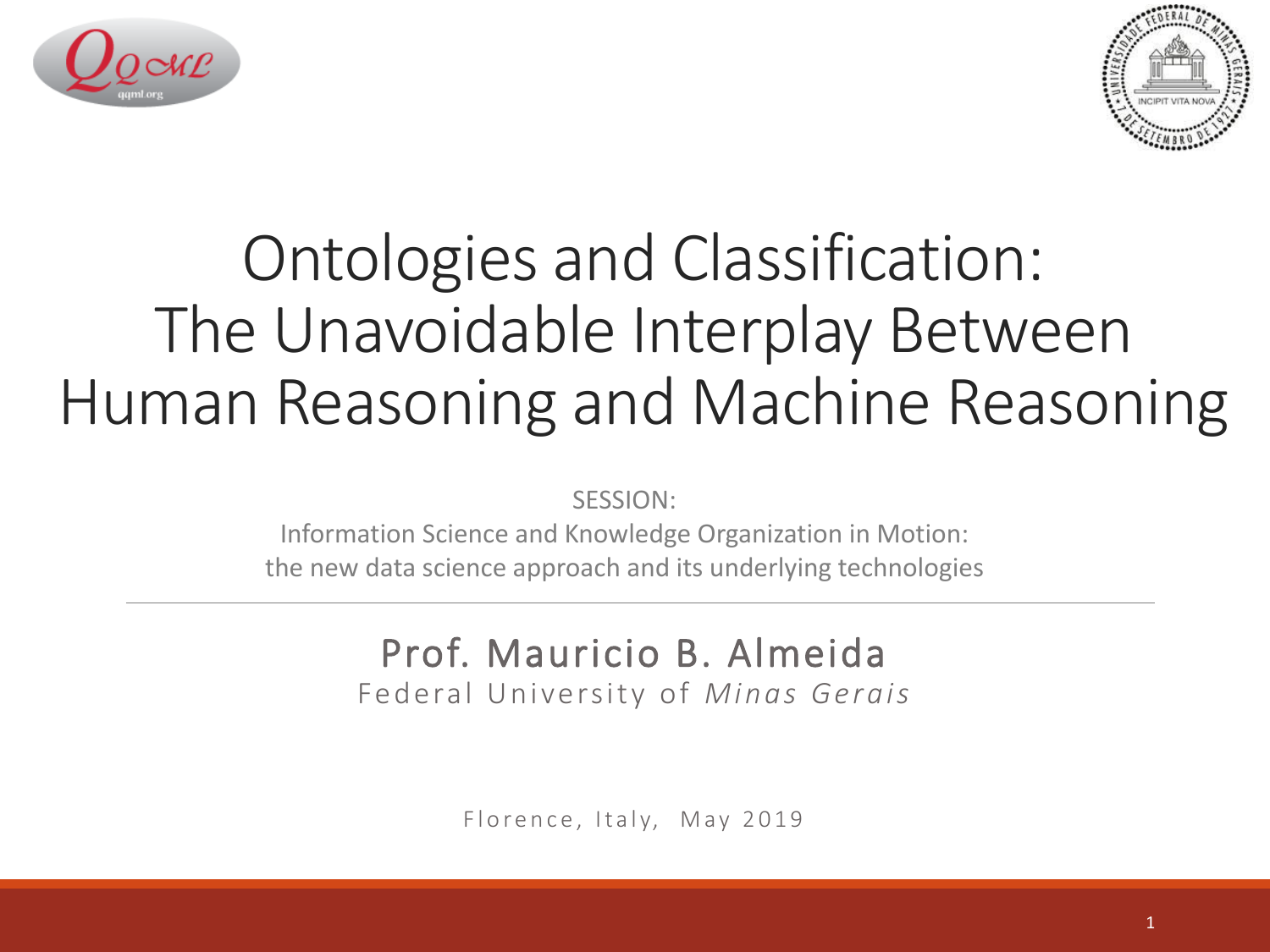

## Motivation

- Within digital data environments, there are no shelves, no physical constraints that demand the organization for which classification schemes were created
- ... no prior scheme can say in advance what a user needs
- ... to what extent automatic reasoning can replace human reasoning in classification, an essential activity in LIS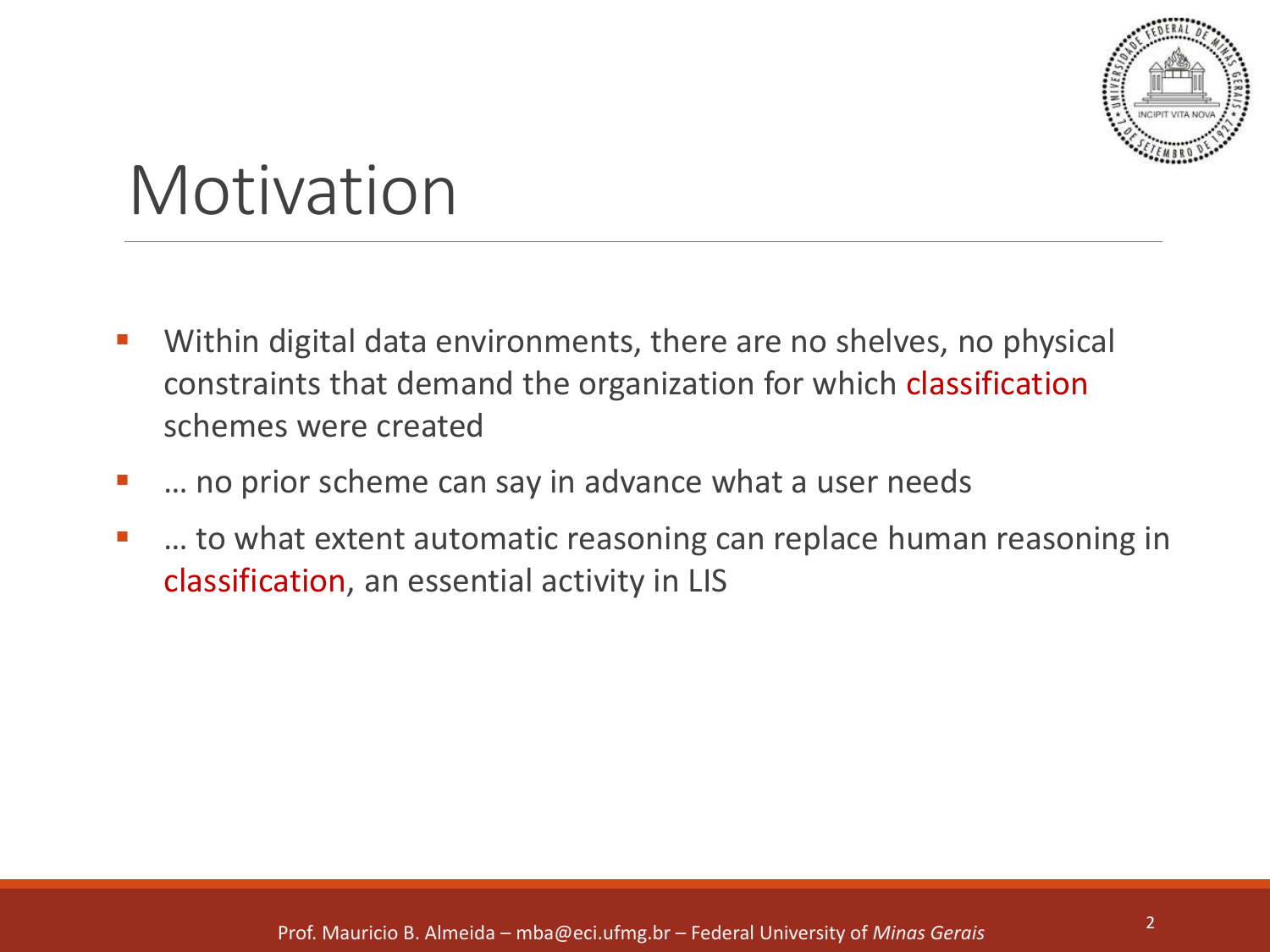

## **Motivation**



### "When does a human being begin to exist?"

Smith, B., Brogaard, B. Sixteen Days. (2003). J Med Philos. 2003 Feb;28(1):45-78.

When does an organism has features that qualify it to belong to the category of human beings?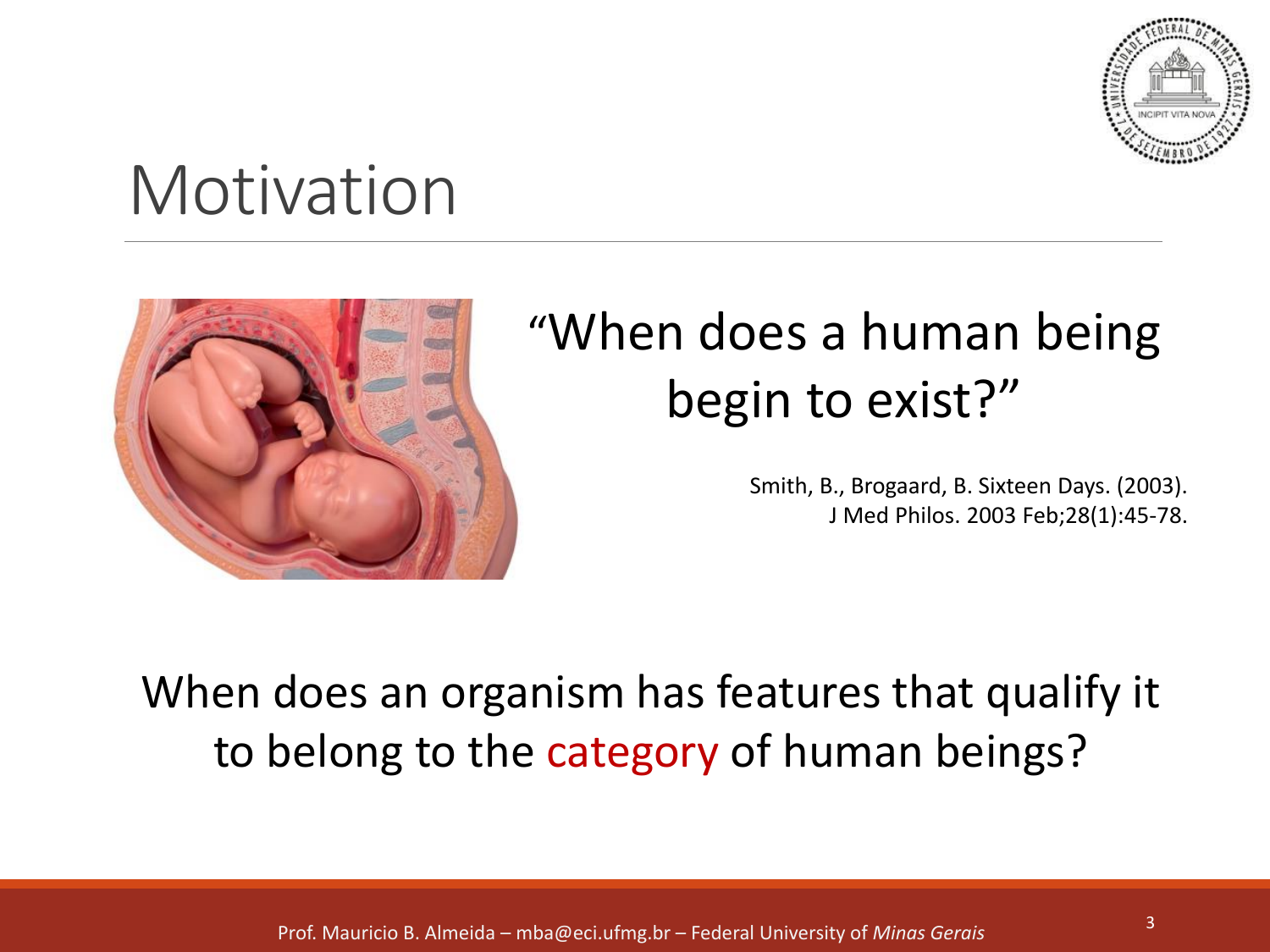#### **Facebook labels declaration of** independence as 'hate speech'

The website told a local newspaper they violated its community guidelines by posting the original document

The New York Times Magazine

#### **FEATURE**

# The Great A.I. Awakening

How Google used artificial intelligence to transform Google Translate, one of its more popular services — and how machine learning is poised to reinvent computing itself.

HOME / BROWSE JOURNALS & BOOKS

DOUGLAS HOFSTAD UME 68, ISSUE 3 / IS CLASSIFICATION NECESSARY AFTER GOOGLE?

#### Is classification necessary after Google?

 $a_{r}$ 

Birger Hiørland (Royal School of Library and Information Science, Copenhagen, Denmark) Author(s):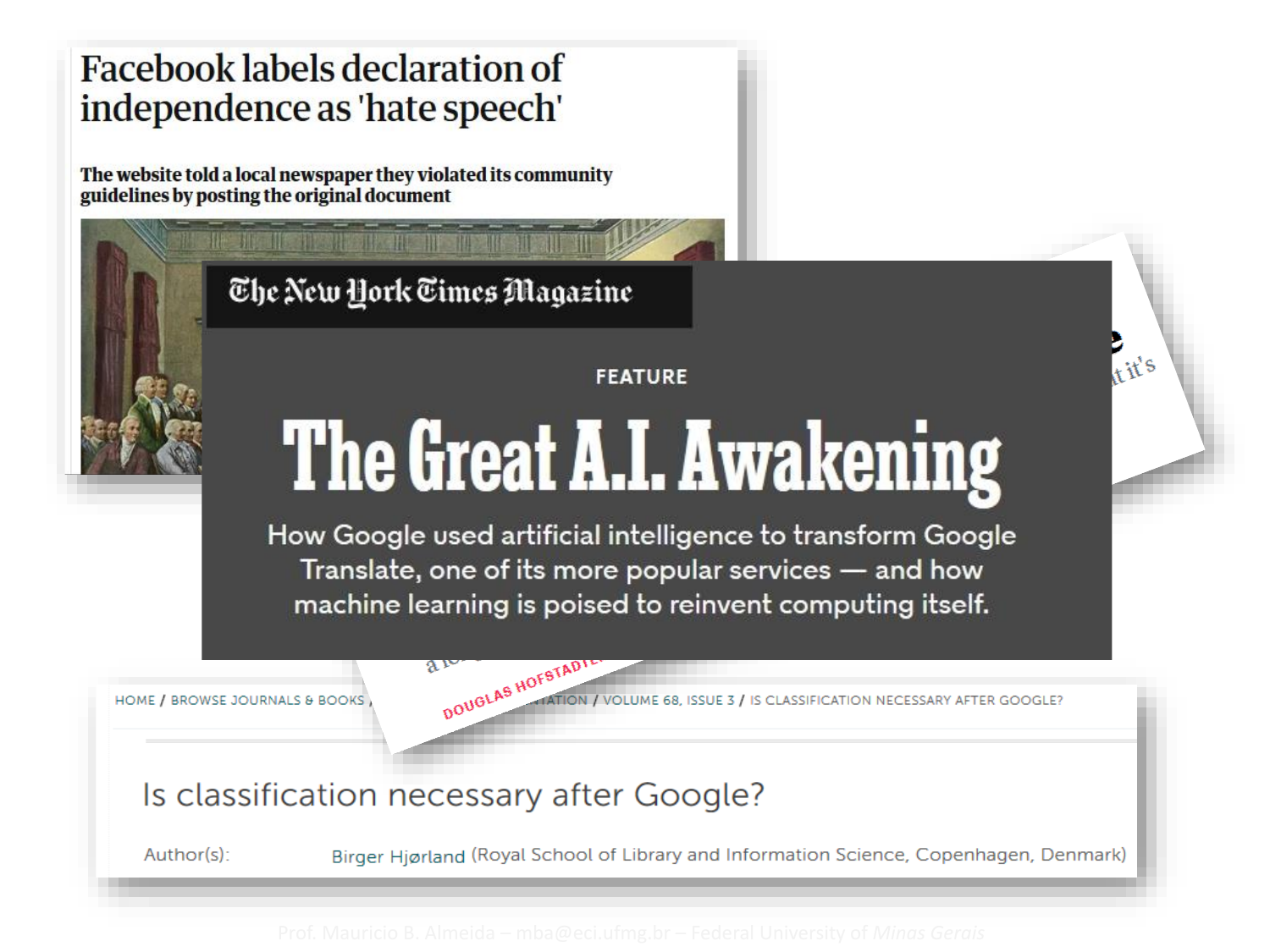

## Approach

Main steps of our approach:

- 1. We explain human reasoning including classification / categorization
- 2. We analyse current main approaches to machine reasoning
- 3. We check possibilities of replacing human reasoning in classification

Our Premise...

"*Human beings use categories to think and to speak, and also algorithms of Artificial Intelligence need some kind of category schema to properly run.*"

source: Saracevic (1996, p.1).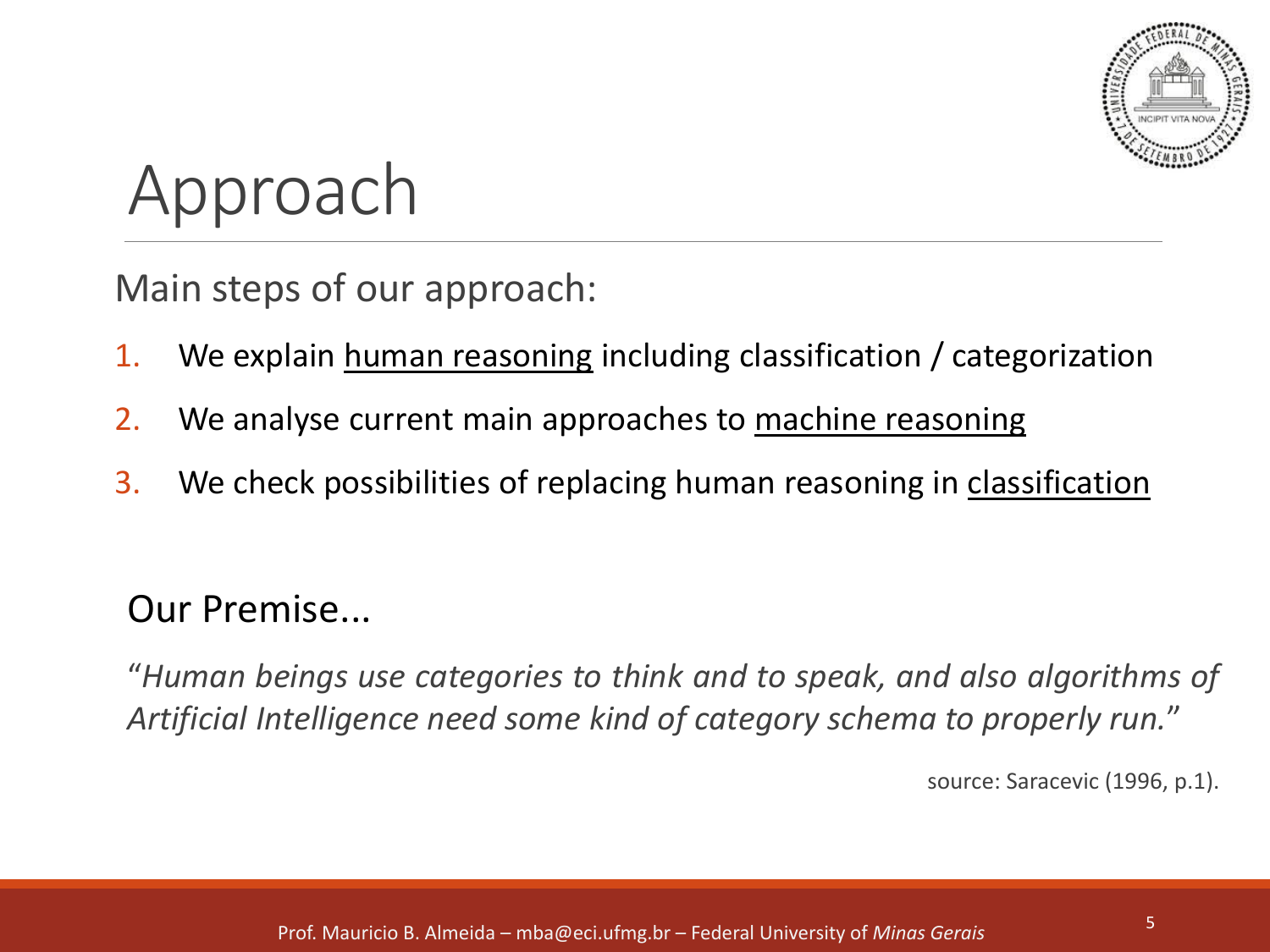

# **Outline**

- I. Human reasoning an overview
	- Theories of Reasoning
	- Classification
- II. Machine reasoning
	- Reasoning in ontologies
	- Reasoning in machine learning
- III. Discussion
- IV. Final Remarks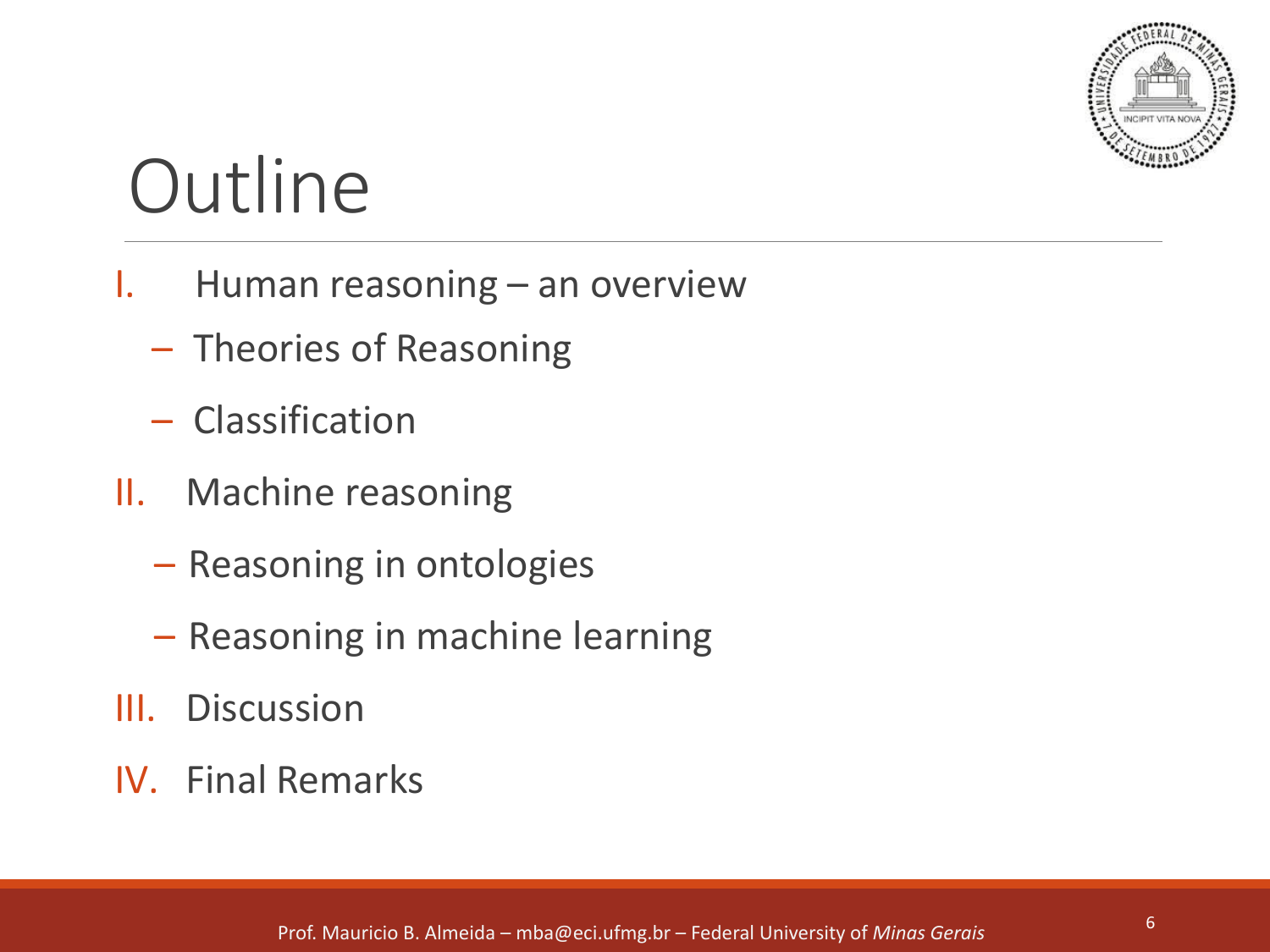

## PART I- Human Reasoning

- Topic 1- Theories of reasoning
- Topic 2- Classification and Categorization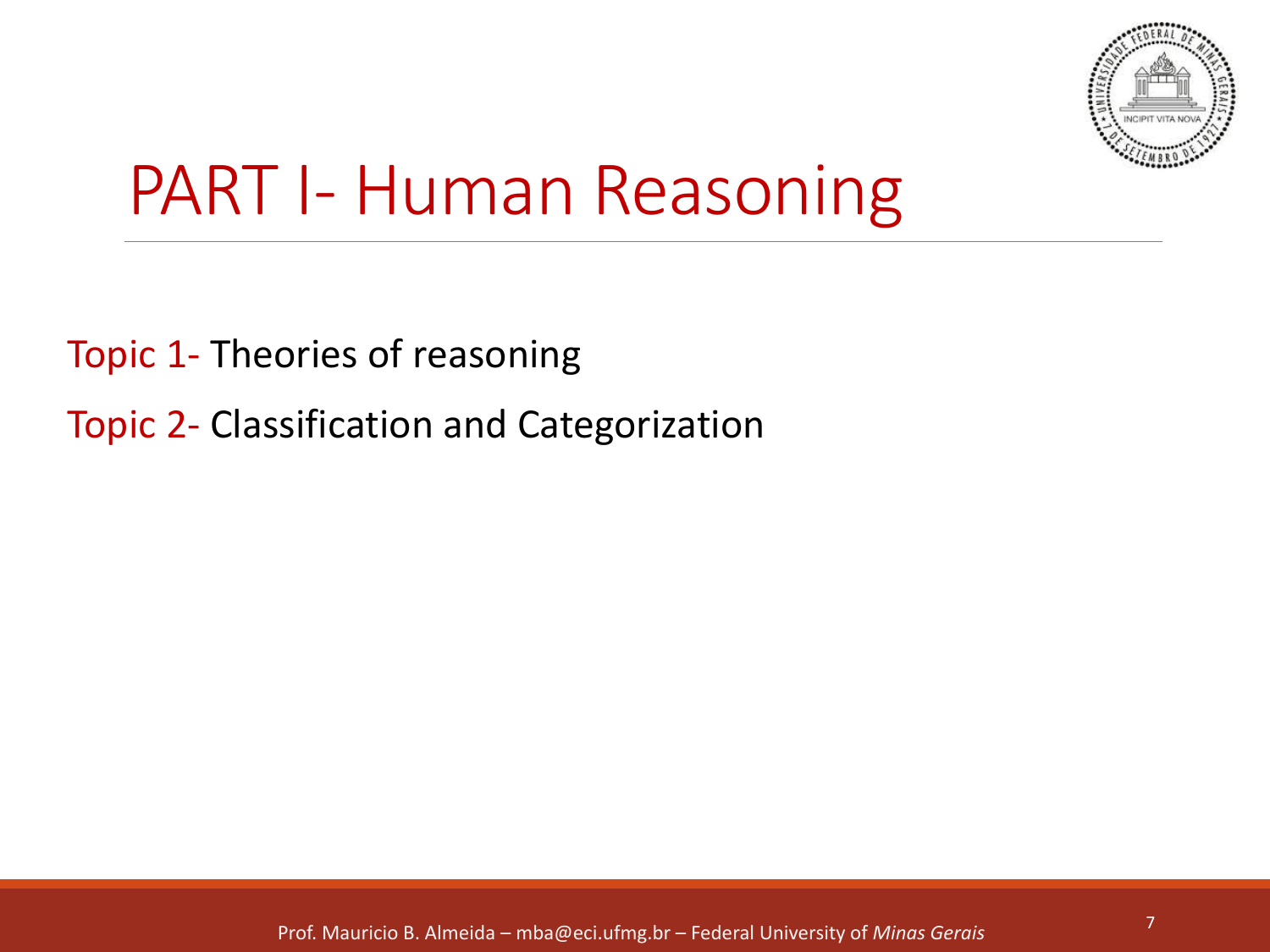

# I-1 Theories of reasoning

- 1. Ruled-based approach (also, sentential-rule approach)
- 2. Mental model approach
- 3. Relational complexity approach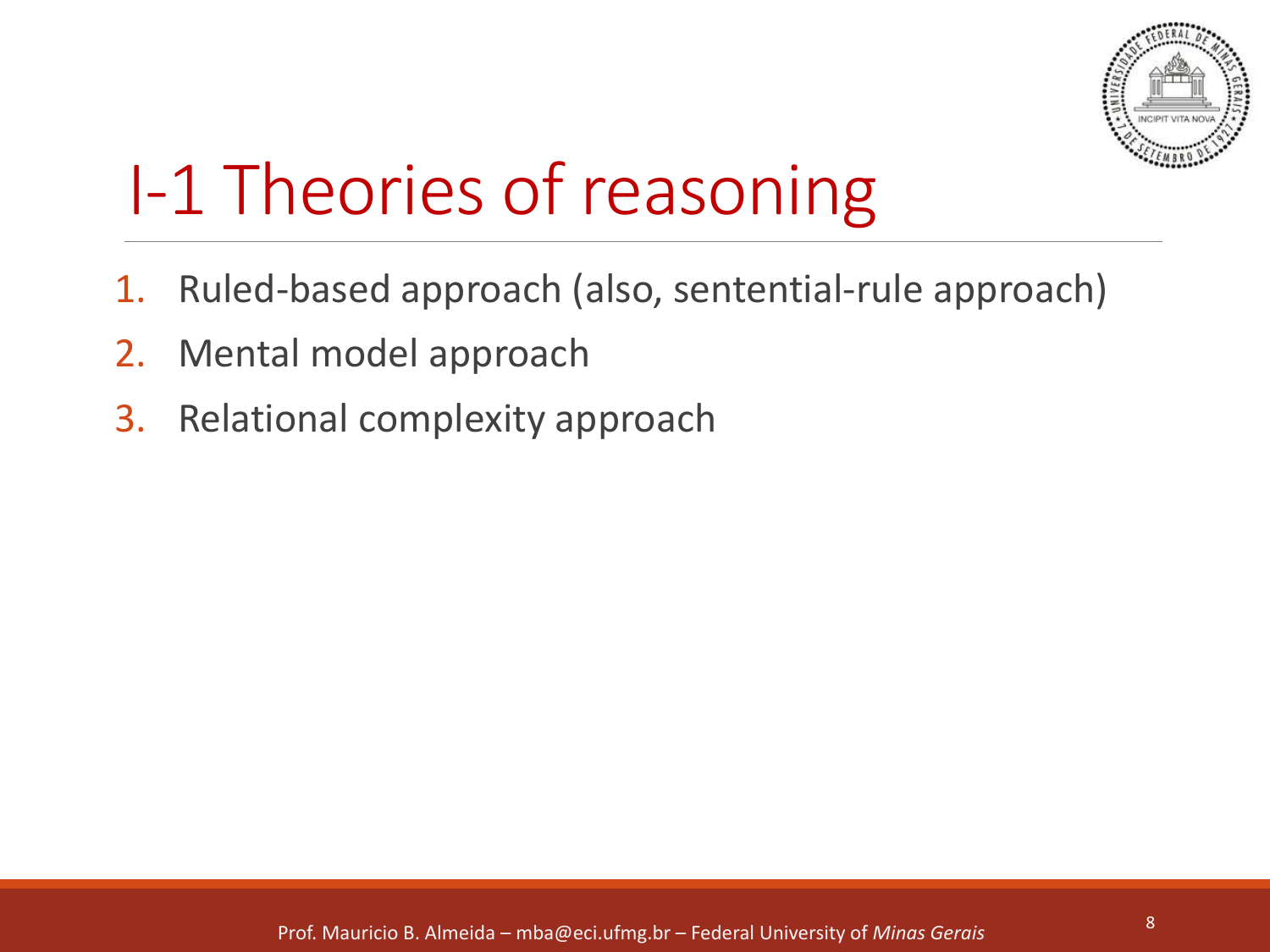

### Theories of reasoning

#### ▪ **Ruled-Based approach**:

- It is based on formal systems
- It draws conclusions from sentences using logical connectives and quantifiers
- E.g. if anyone knows that John thinks all parties are boring, one can see that John will not be present at the Mary´s party tonight
- lssues:
	- Great number of models produced: 64 possible valid syllogisms for a 2 premises and 1 conclusion
	- Having so many models in memory, some are forgotten or neglected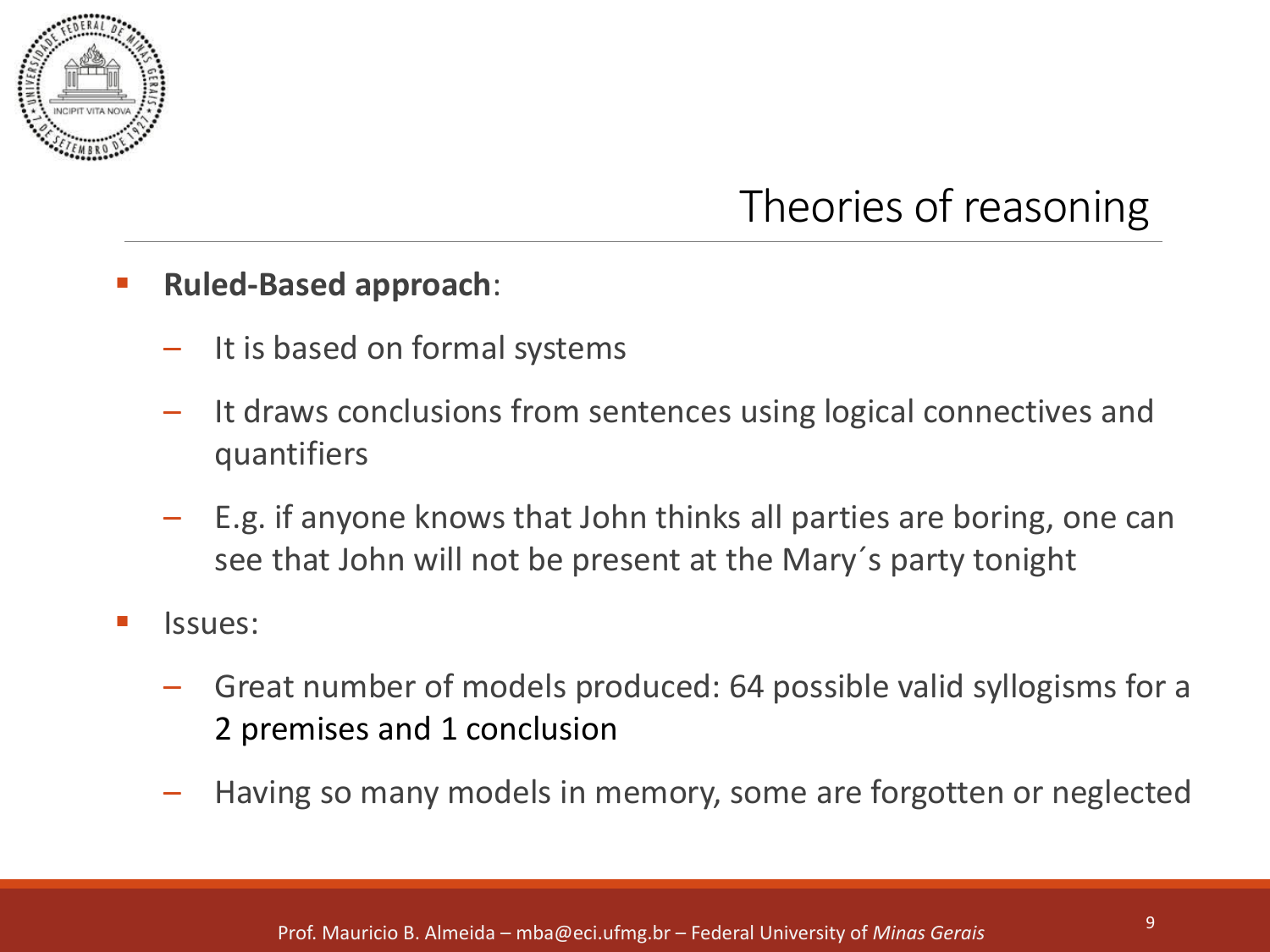

### Theories of reasoning

#### **Mental model approach**

- To reason, people create models of reality
- Then, people check the conclusions taken against the models
- Issues:
	- Models are conceptualized in different ways
	- There are no criteria to choose the better way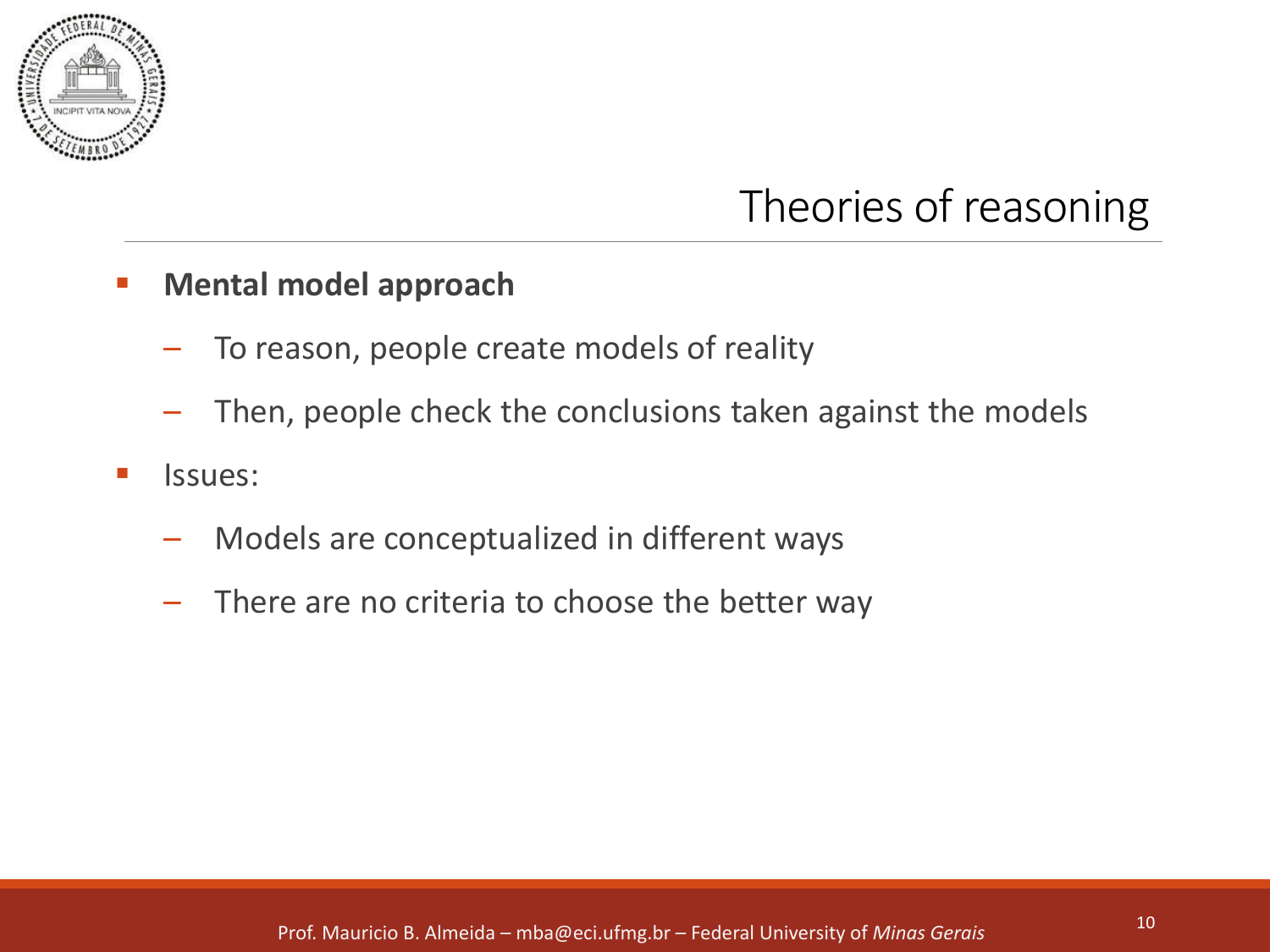

### Theories of reasoning

#### **Probabilistic approach**

- People make mistakes in reasoning tasks
- It uses conditional probability rather than logics
- **Issues** 
	- It does not have a reasonable explanation to human reasoning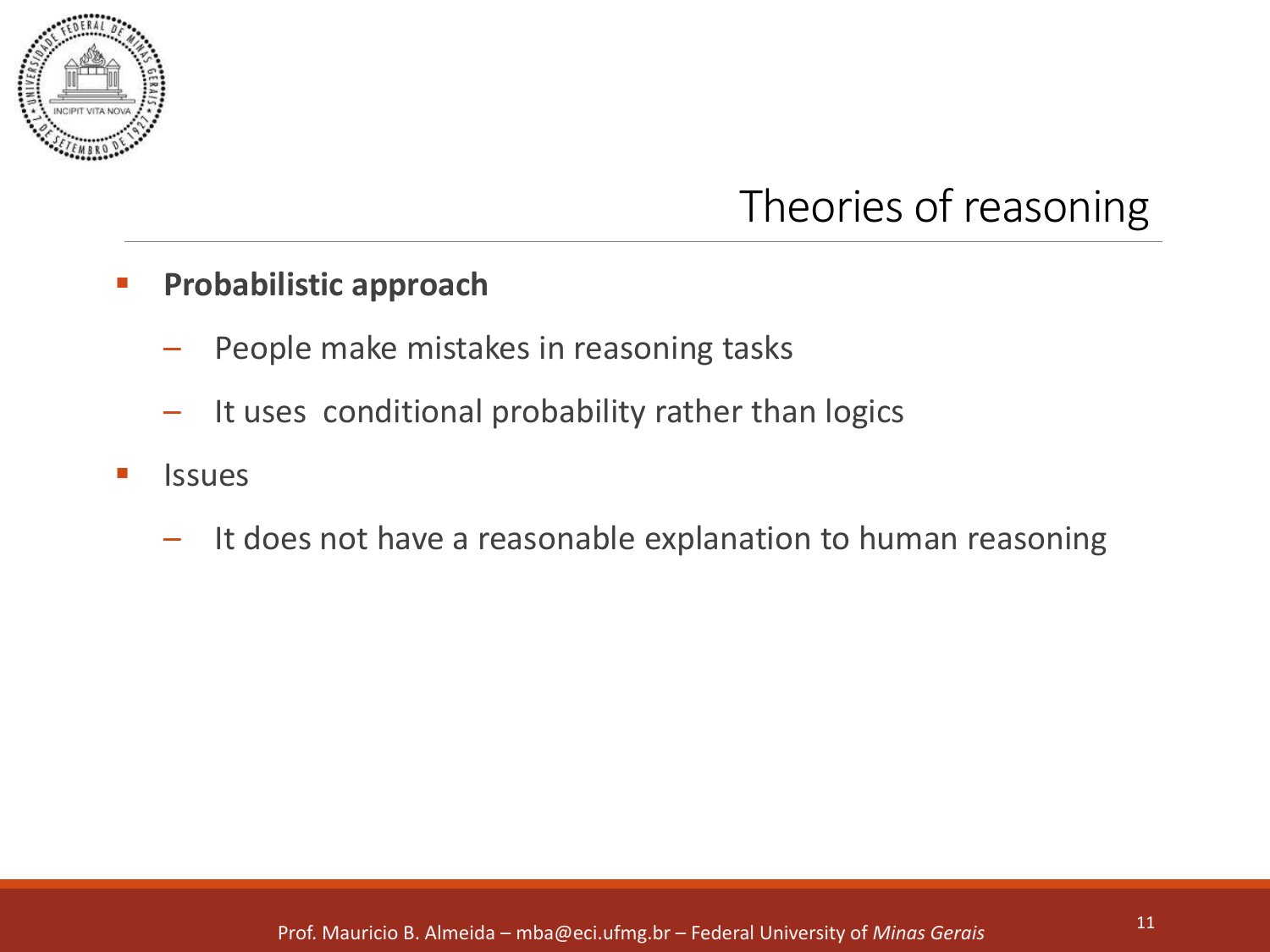

## I-2 Classification and Categorization

- It is impossible to think without categories
- So many questions:
	- What is the relationship between classes and the world itself?
	- Is there an unique top-most category or several ones?
	- How to distinguish one category from another?
- Main historical schools of thought (Philosophy)
	- **Fssentialism**
	- Cluster analysis
	- Historical classification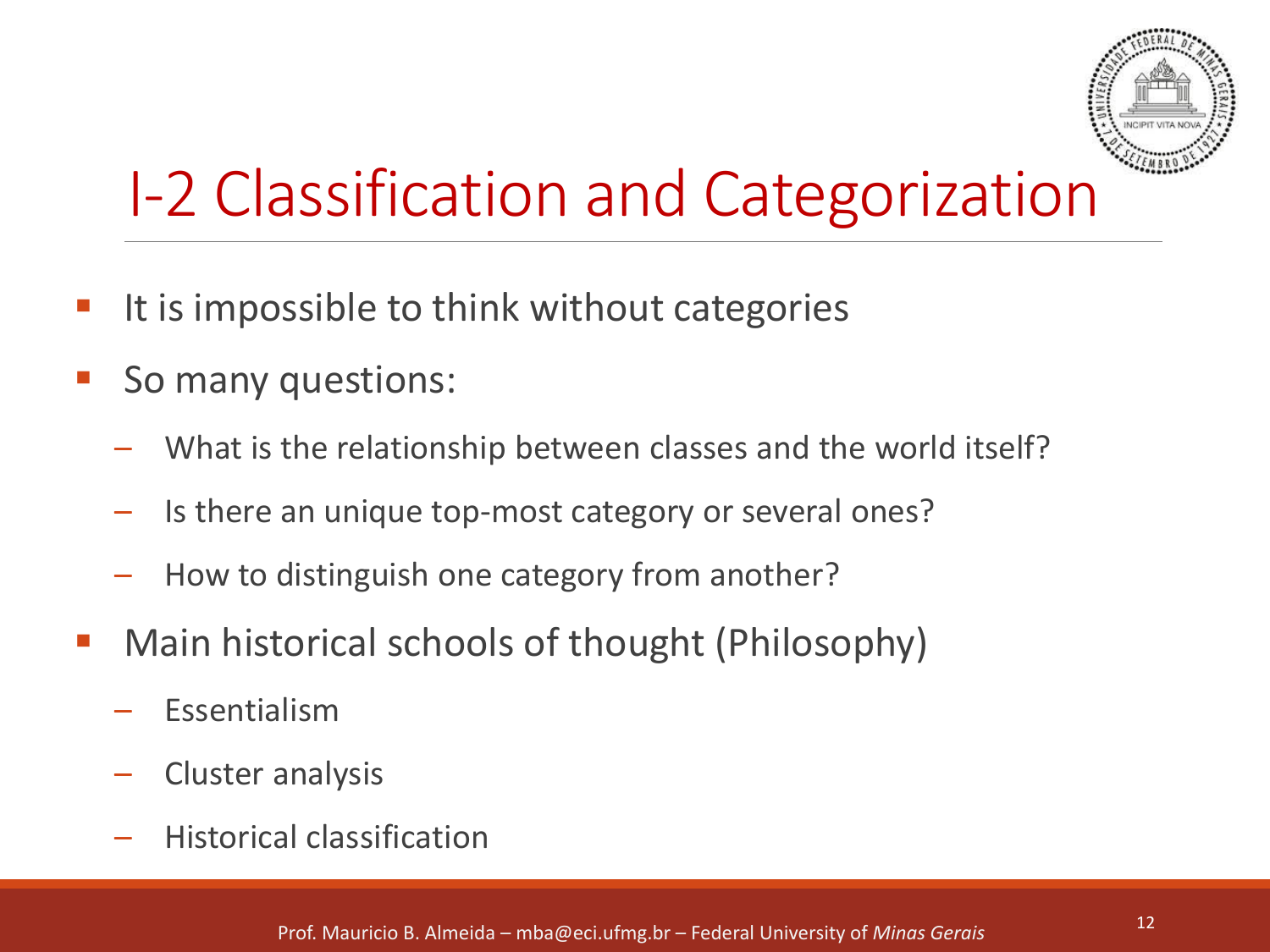

## PART II- Machine Reasoning

Topic 1- Logical Inferences with Ontologies

Topic 2- Probability Inferences with Machine Learning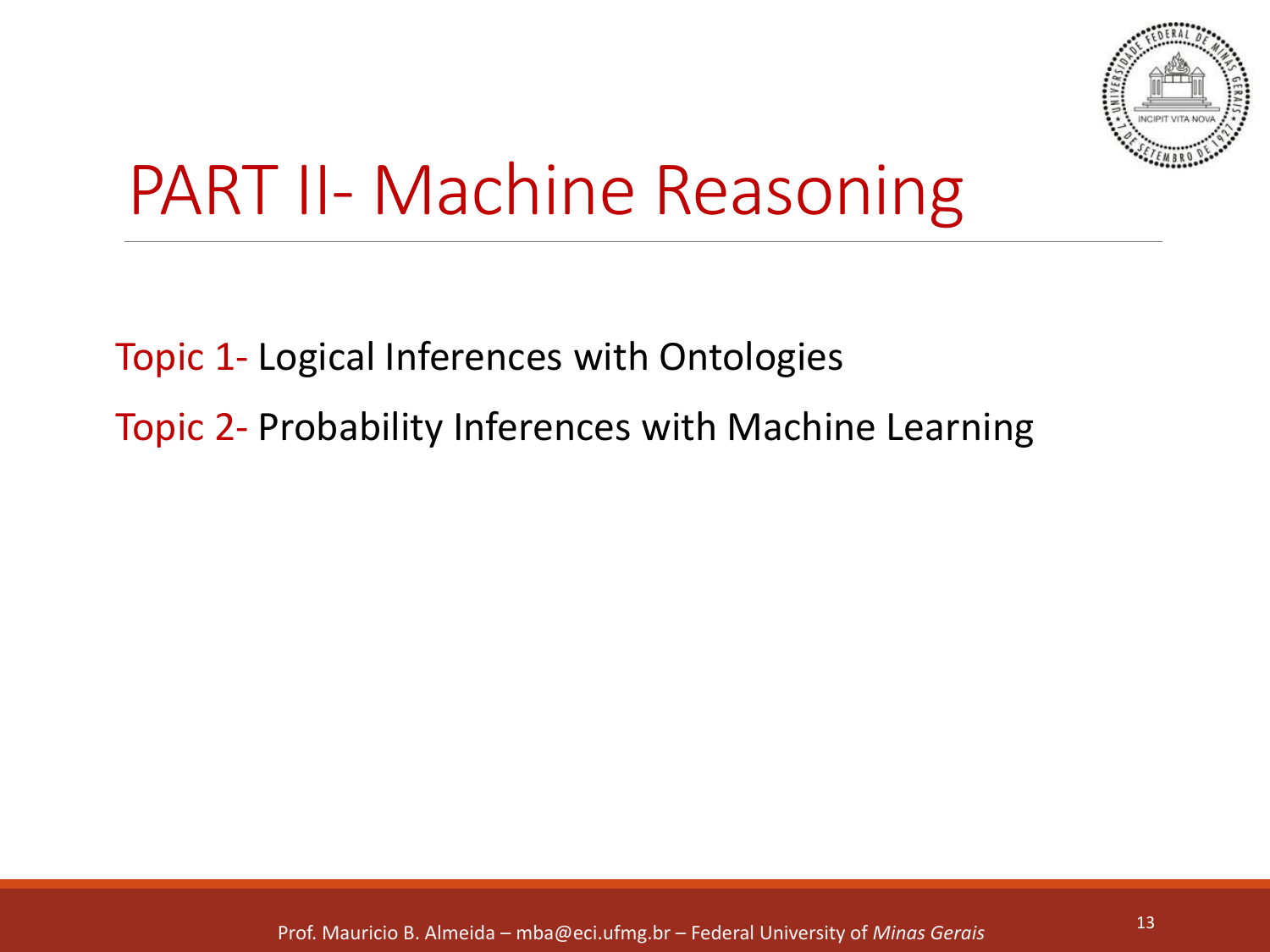

## II-1 Logical Inferences in Ontologies

- Representation languages composed by logical sentences
- They are assertives, stating facts about the world
- They have a syntax and a semantic
- Inference engines: automatic reasoning in ontologies
- Description Logics: creating of definitions for classes
- **Classification** is the process of:
	- checking whether an instance belongs to a class
	- checking whether a class is a subset of other classes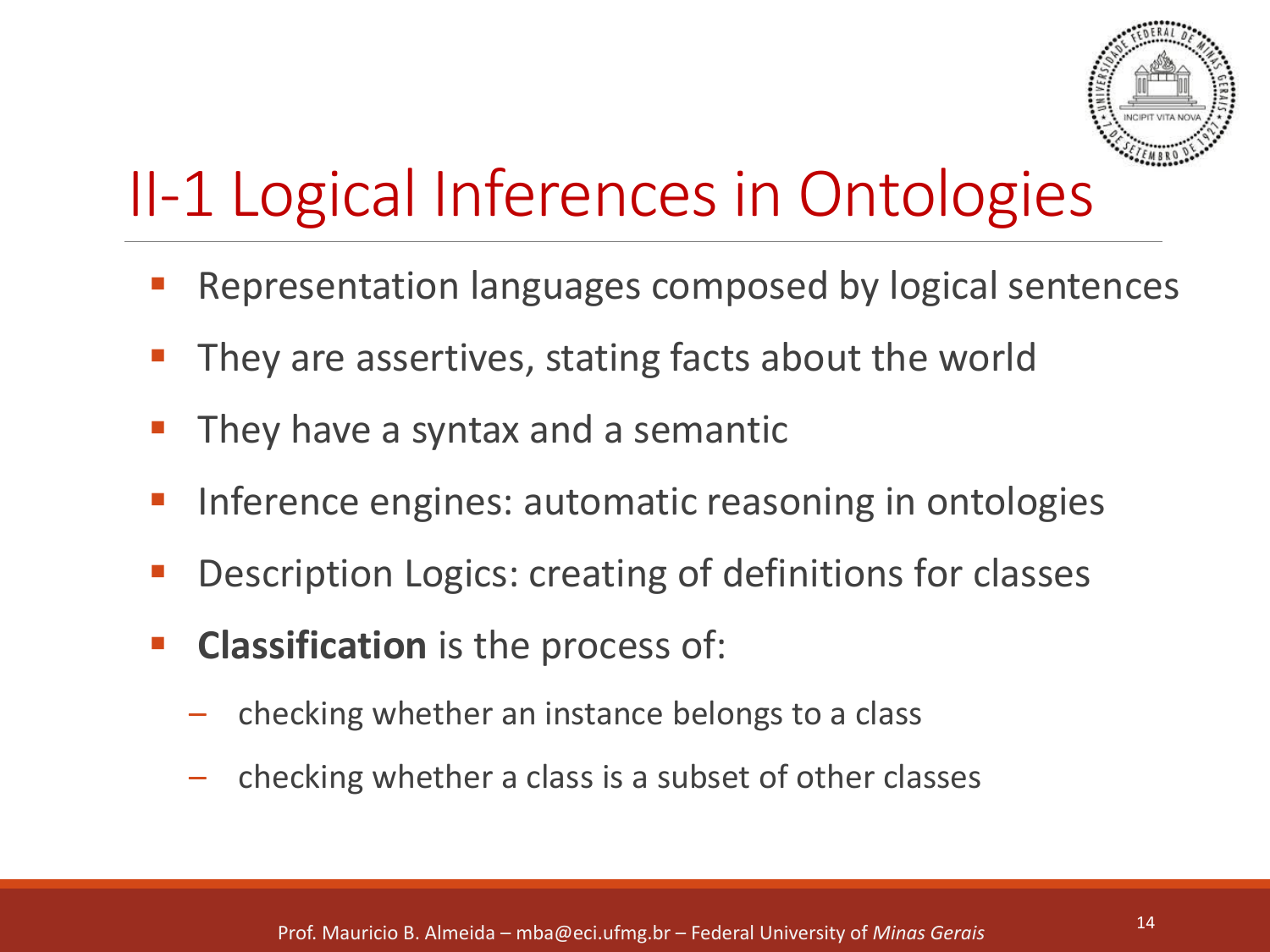

### Logical Inferences in Ontologies

#### The web we all know

#### Omeprazole

From Wikipedia, the free encyclopedia

**Omeprazole (INN)** /ovimaprezoul/ (Prilosec and generics such as losepine) is a proton pump inhibitor used in the treatment of dyspepsia, peptic ulcer disease, gastroesophageal reflux disease, laryngopharyngeal reflux, and Zollinger-Ellison syndrome.

Omeprazole is one of the most widely prescribed drugs internationally and is available over-the-counter in some countries.

It is on the World Health Organization's List of Essential Medicines, a list of the most important medications needed in a basic health system.<sup>[3]</sup>

#### Contents [hide]

#### 1 Medical uses

- 1.1 Gastroesophageal reflux disease
- 1.2 Peptic ulcers
- 1.3 Erosive esophagitis
- 1.4 Zollinger Ellison syndrome





6-methoxy-2-((4-methoxy-3,5-dimethylpyridin-2-yl) methylsulfinyl)-1H-benzo[d]imidazole



(Redirected from Proton pump inhibitor)

Proton-pump inhibitors (PPIs) are a group of drugs whose main action is a pronounced and long-lasting reduction of gastric acid production. They are the most potent inhibitors of acid secretion available. The group followed and has largely superseded another group of pharmaceuticals with similar effects, but a different mode of action, called H<sub>2</sub>-receptor antagonists. These drugs are among the most widely sold drugs in the world, and are generally considered effective.<sup>[1]</sup> The vast majority of these drugs are benzimidazole derivatives, but promising new research indicates the imidazopyridine derivatives may be a more effective means of treatment.<sup>[2]</sup> High dose or long-term use of PPIs carries a possible increased risk of bone fractures.<sup>[3]</sup>



#### Source: Brochhausen (2018)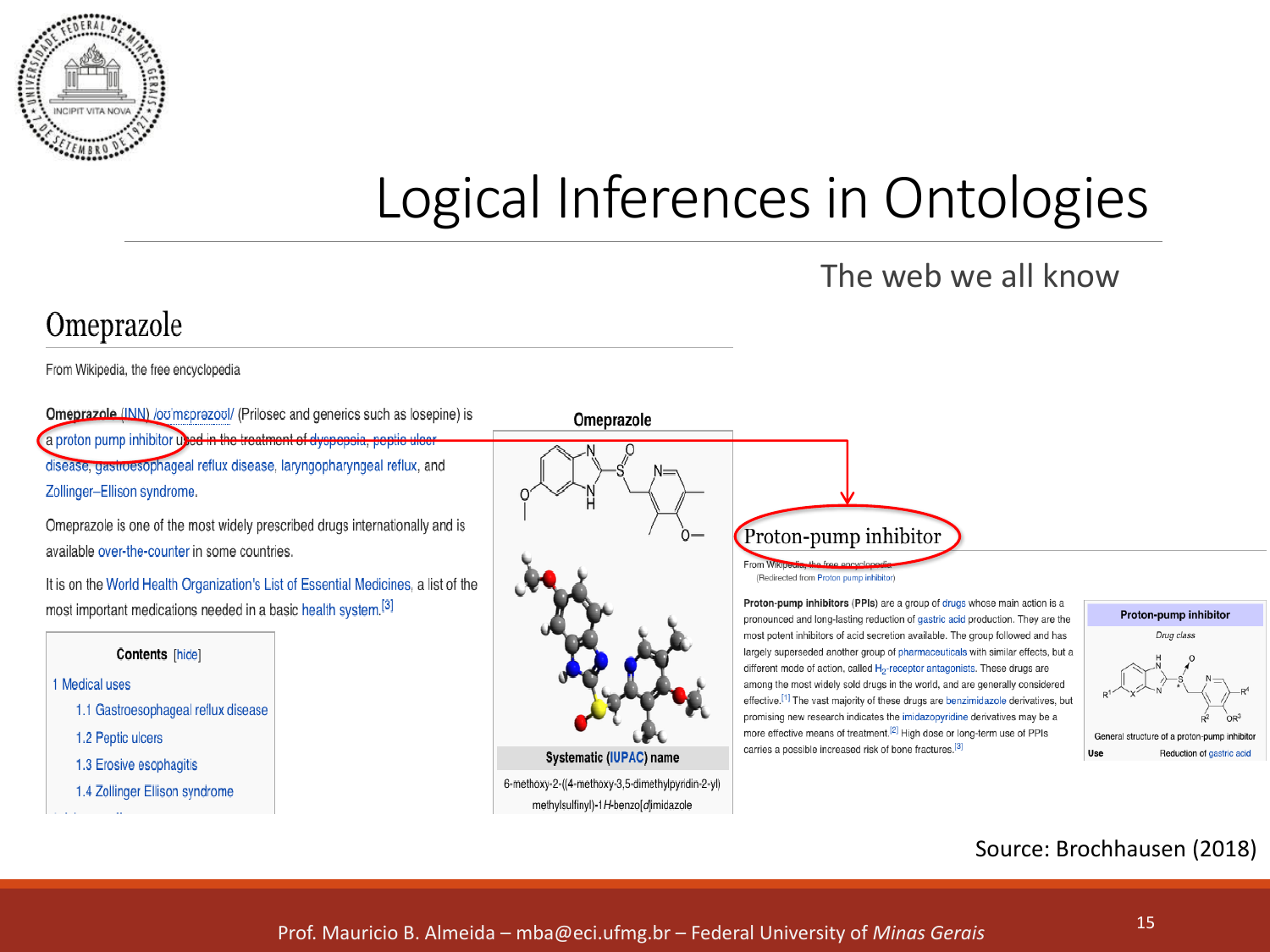### Automatic inferences



#### Brochhausen (2018)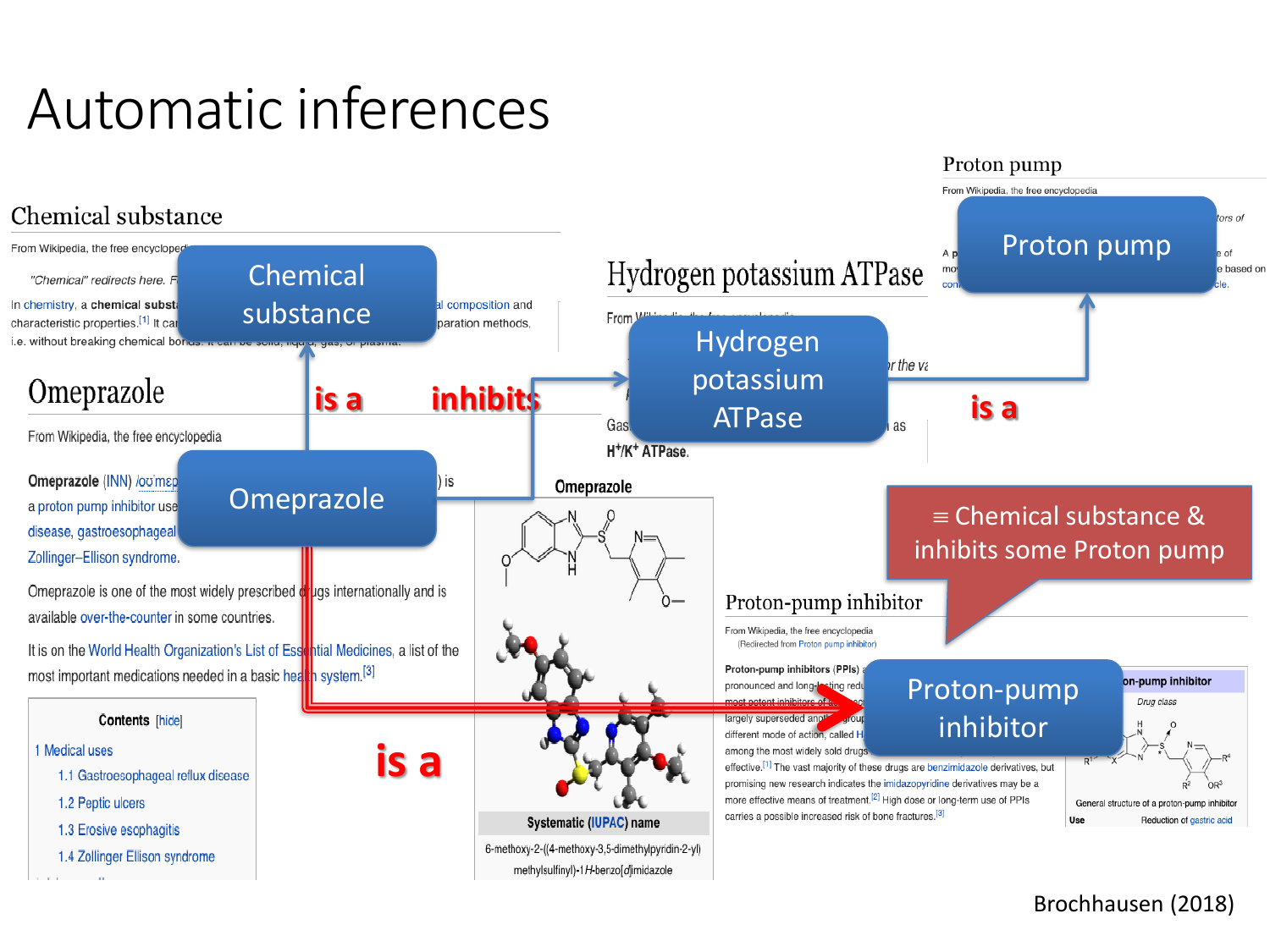# II-1 Probability Inferences in Machine Learning



- It is a field with roots in 1950s
- Algorithms handle data to make decisions based on probabilities
- They learn from data sets, discover patterns, improve prediction
	- Supervised learning: there is an outcome variable to guide the learning
	- Unsupervised learning: describes how the data are clustered in patterns
- **EXECUTE:** Classification is the supervised process of:
	- Determining the type of a variable
	- Producing an quantitative outcome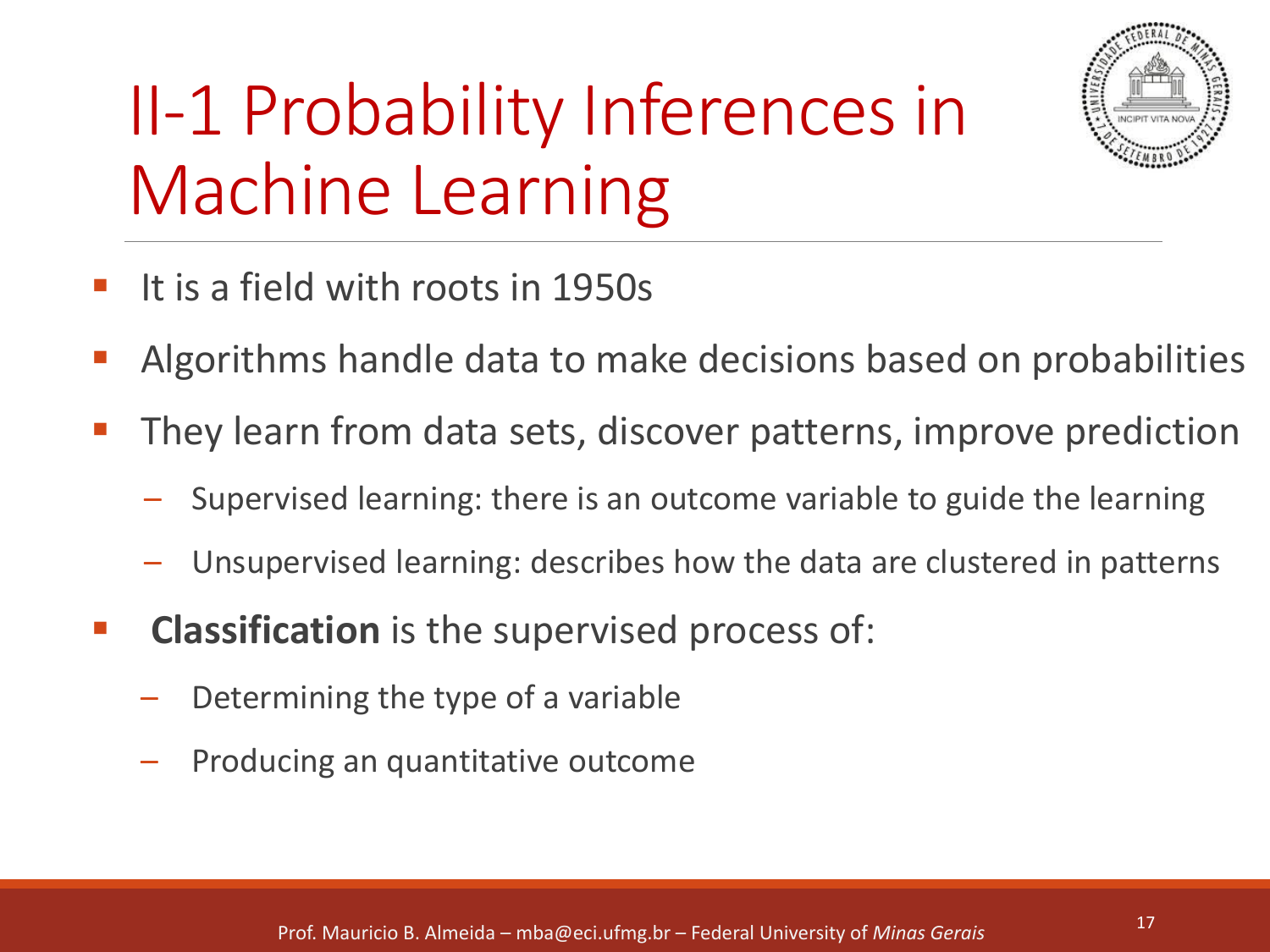

### Probabilistic Inferences in Machine Learning



<sup>18</sup> Prof. Mauricio B. Almeida – mba@eci.ufmg.br – Federal University of *Minas Gerais*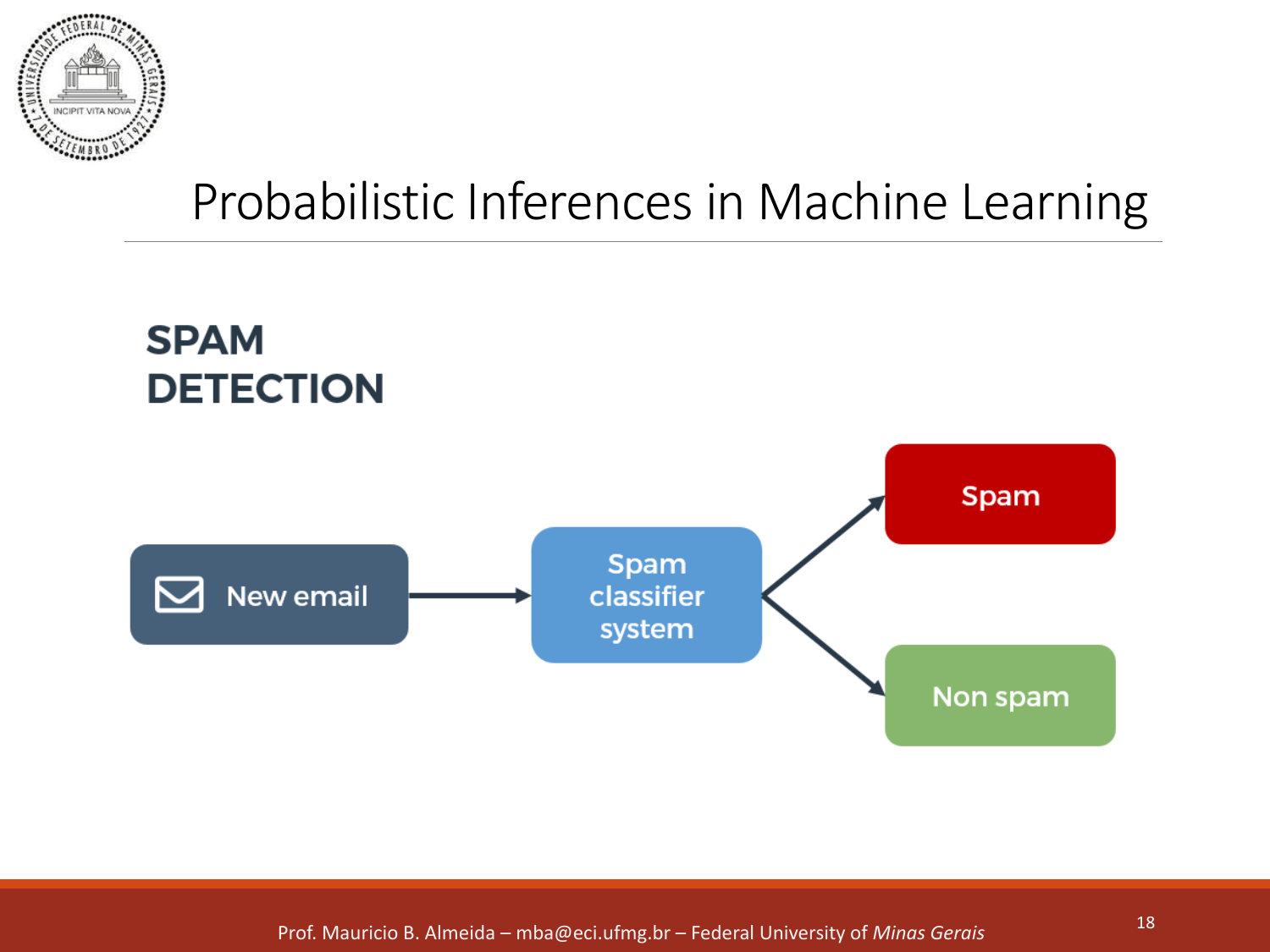

## PART III- Discussion

# Are claims about machine reasoning achievements really true? OR Are these claims a sort of hype?

<sup>19</sup> Prof. Mauricio B. Almeida – mba@eci.ufmg.br – Federal University of *Minas Gerais*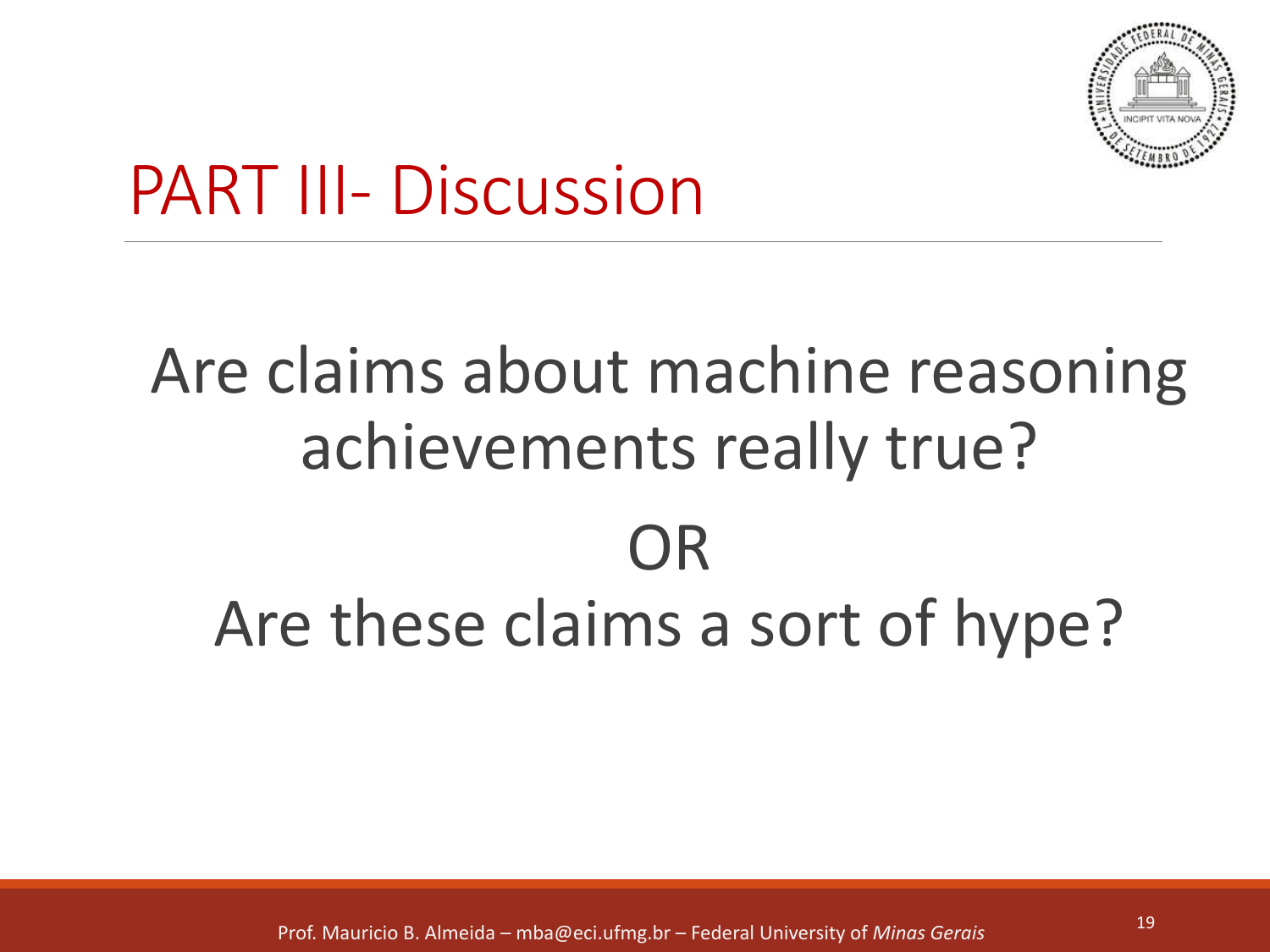

- Challenges faced by ML applications:
	- they are "data hungry"
	- they have limited capacity in transfer tests in slightly modified scenarios
	- they presume a largely stable world
	- they have no natural way to deal with hierarchical structures
	- they struggle with open-ended inferences
	- they are not sufficiently transparent, some call them "black-boxes"
	- they do not deal with background knowledge
	- they cannot distinguish causation from correlation
	- they work as an approximation, as any probabilistic model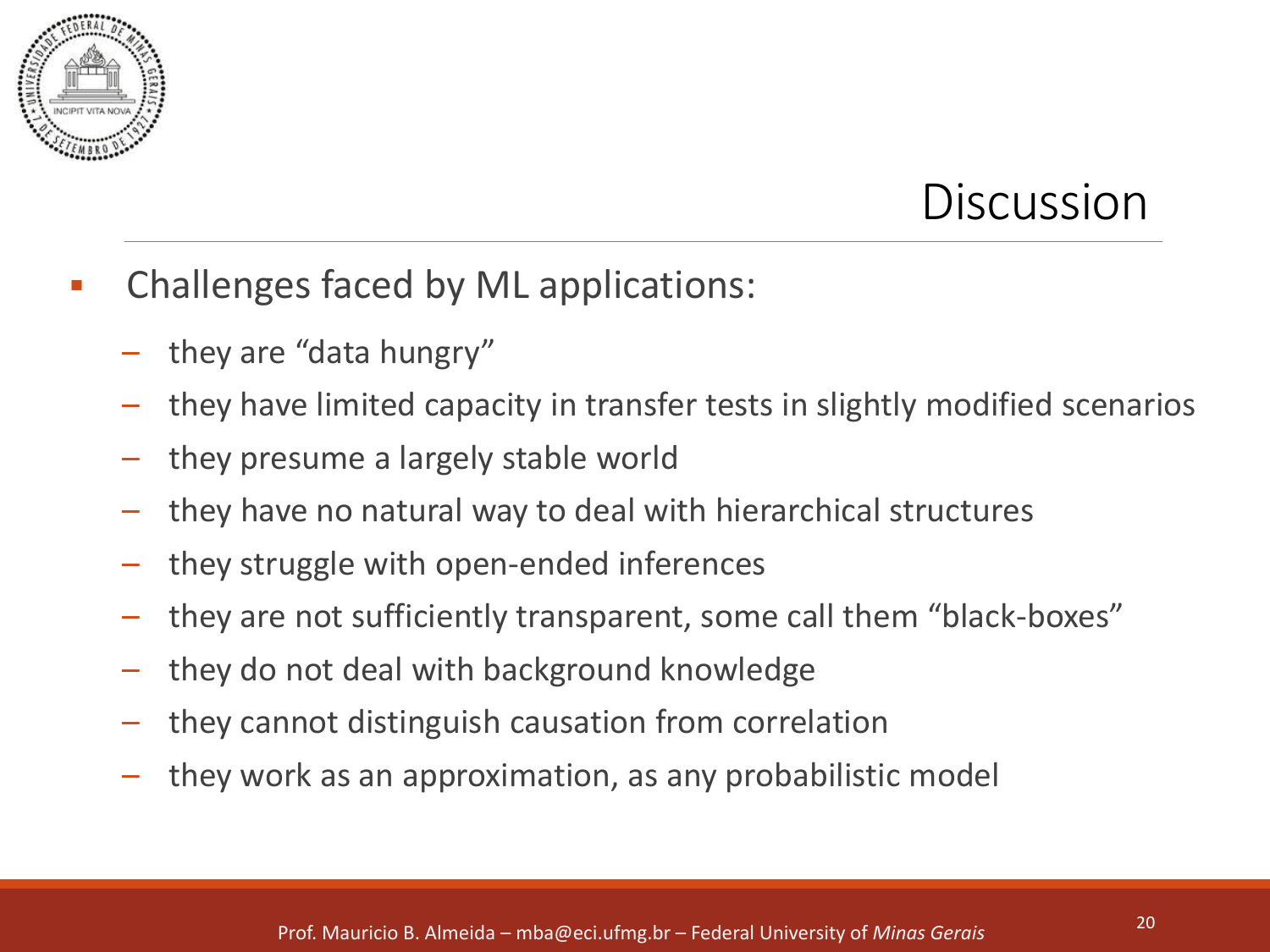

- Some requirements for ML applications work well:
	- A huge body of data must be available for training based on the best human performance
	- The input-output data must be similar, it requires patterns obtained in recurring processes (not erratic)
	- The data input must be abounding, millions of records are needed to represent the full variance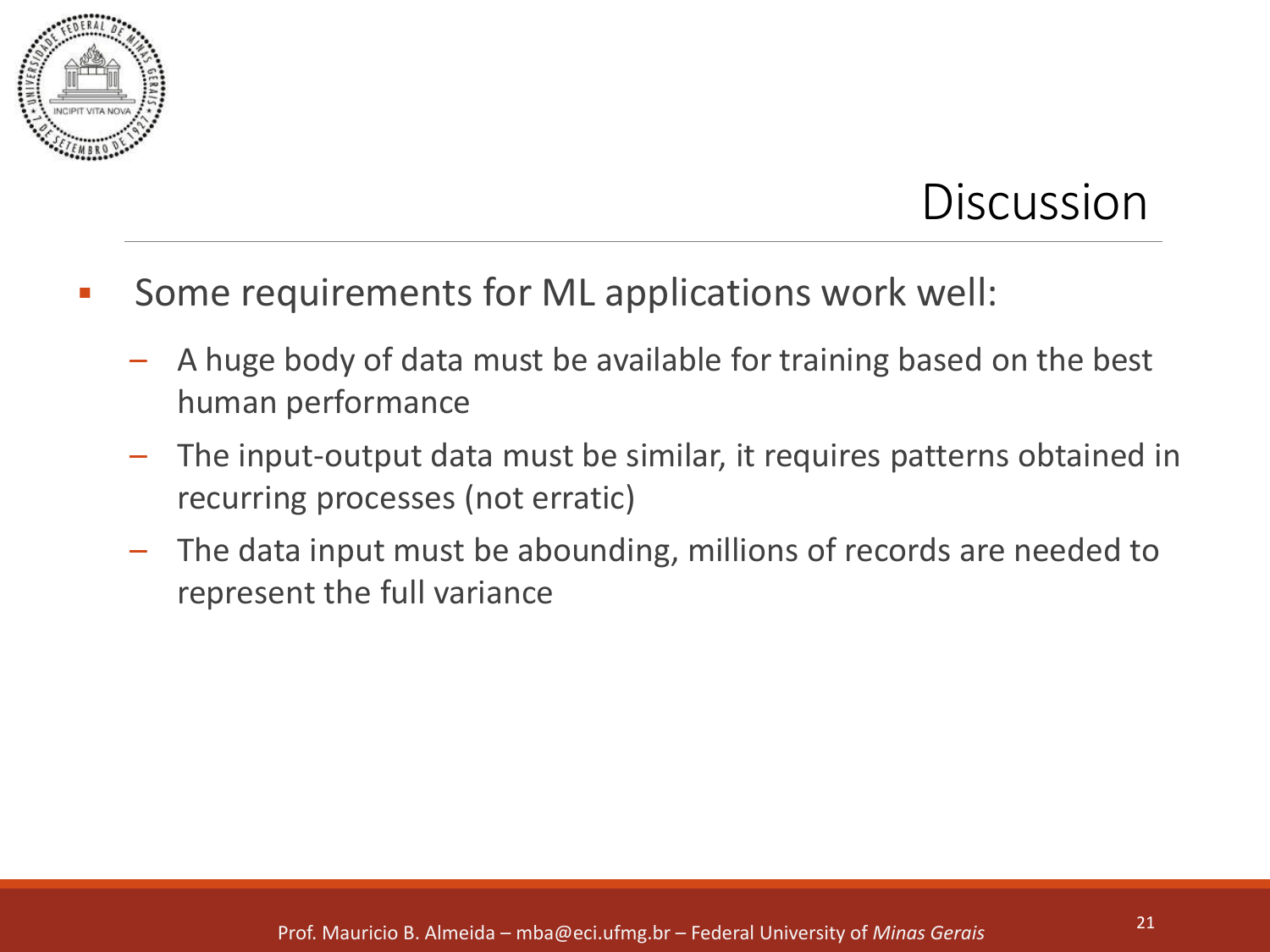

#### **EXEDENT EXEL 15 Instance Incontract Control** Limitations of ML applications regarding meaning:



#### The ML models are agnostic Three different objects recognized just as "blue things"

Source: Brochaussen (2018)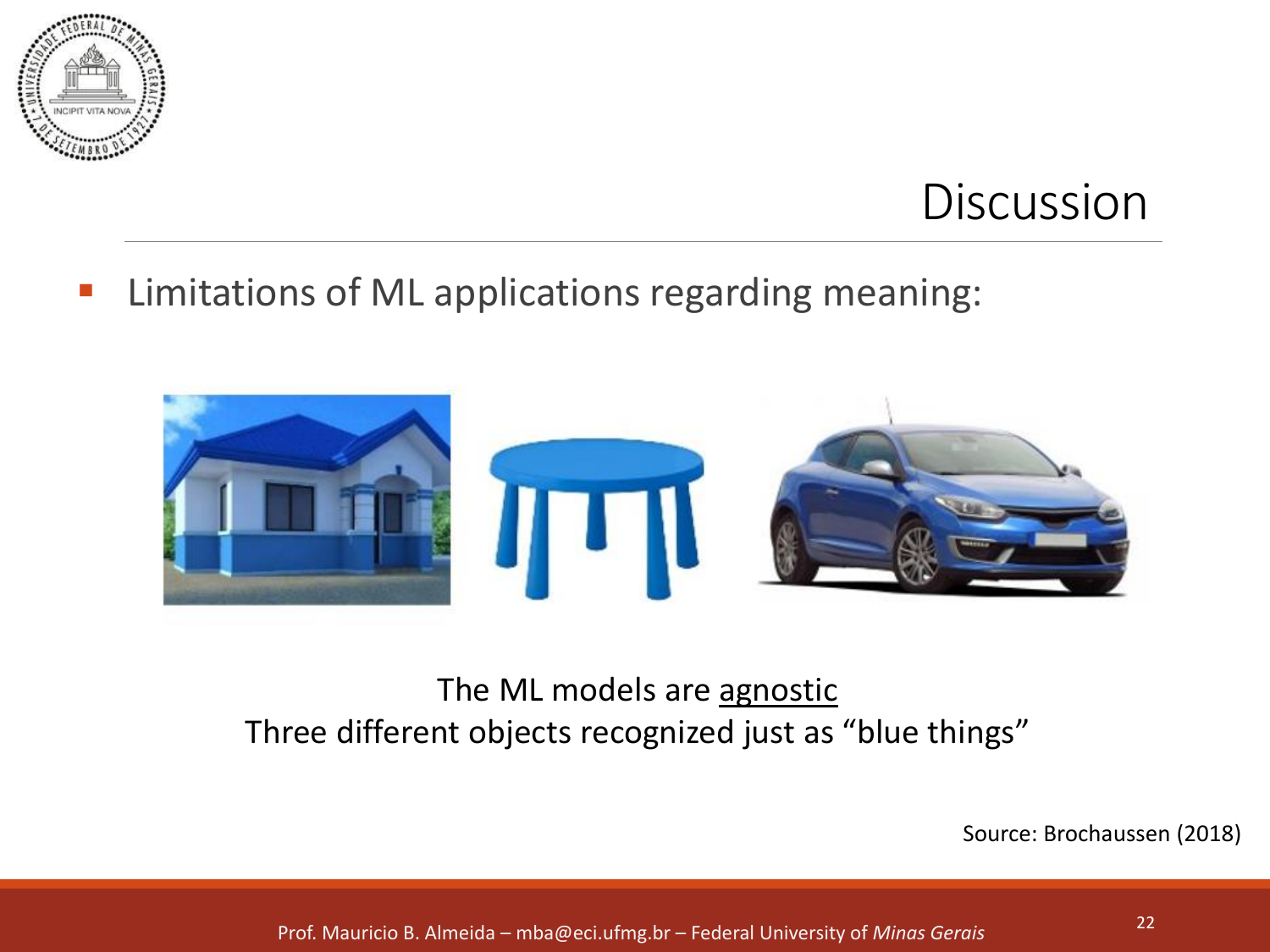

- Requirements for ontology-based applications:
	- A large amount of time from experts
	- Axiomatized and populated ontologies are required for inferences
	- Much enginnering and expert´s work is required for maintenance
	- Much enginnering work is required for manual inspection
	- It need premises to generate a conclusion: only syllogistic reasoning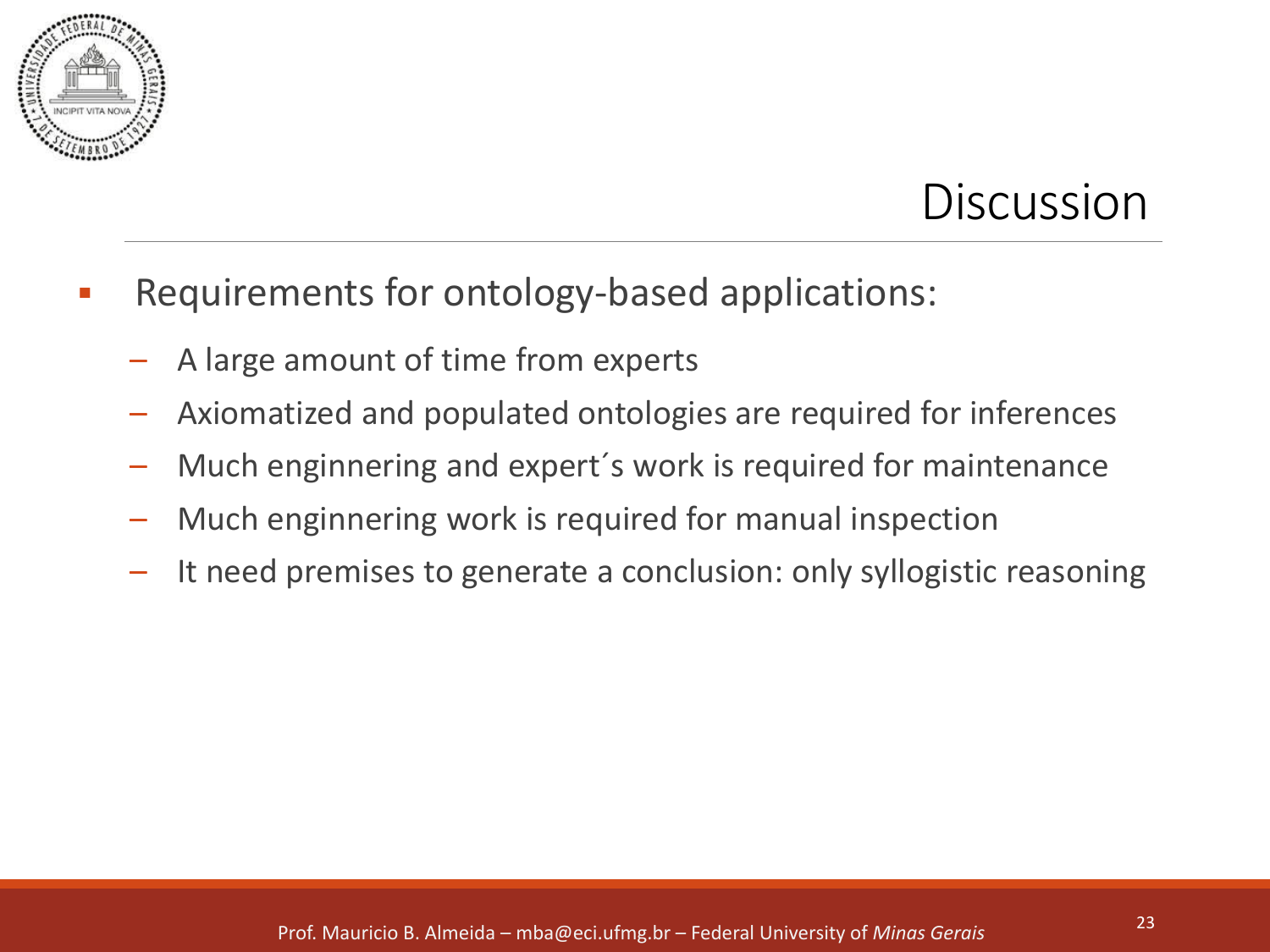

## IV- Final remarks

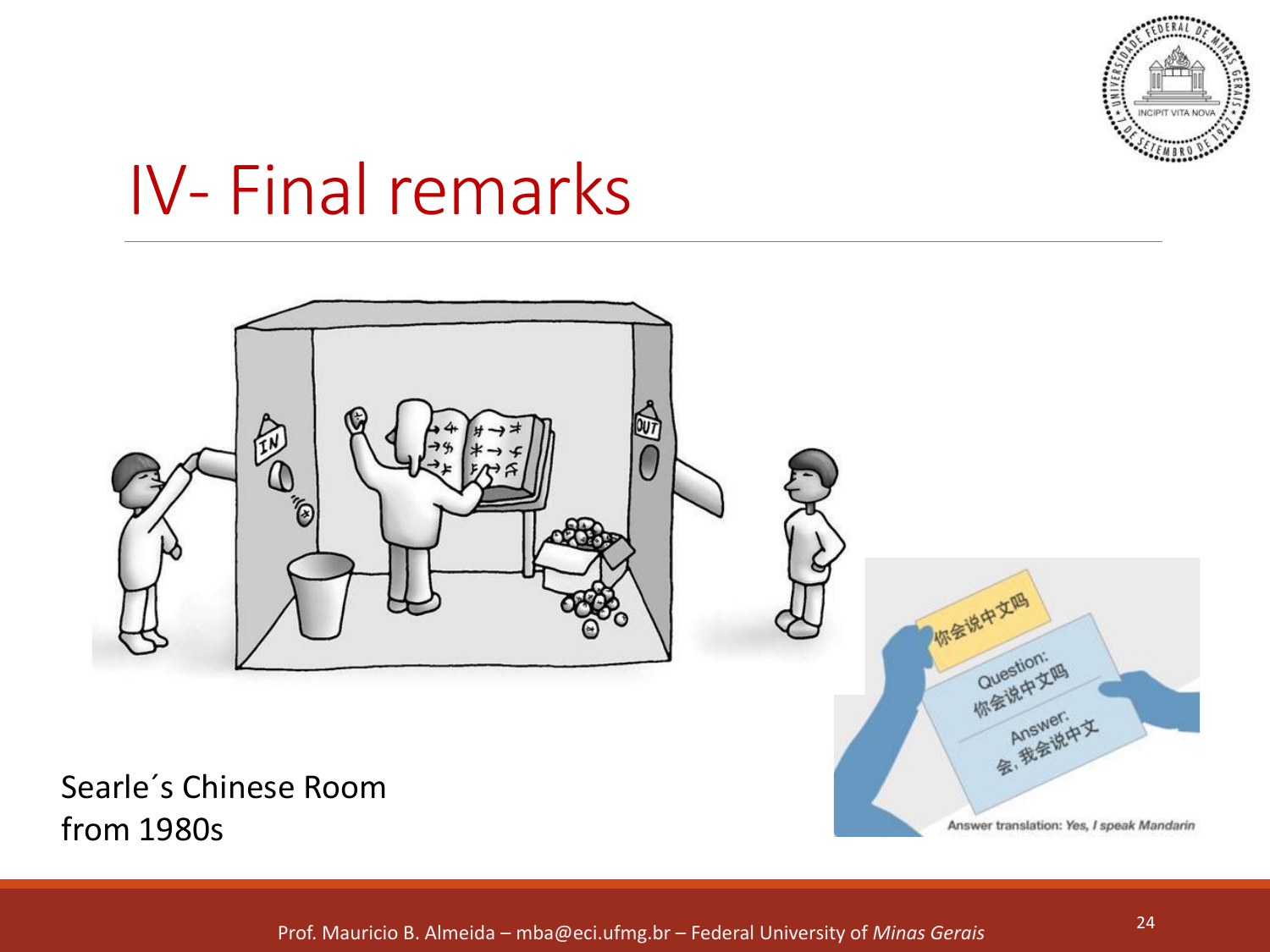

### Thank you!

mba@eci.ufmg.br

http://mba.eci.ufmg.br/

http://ppggoc.eci.ufmg.br/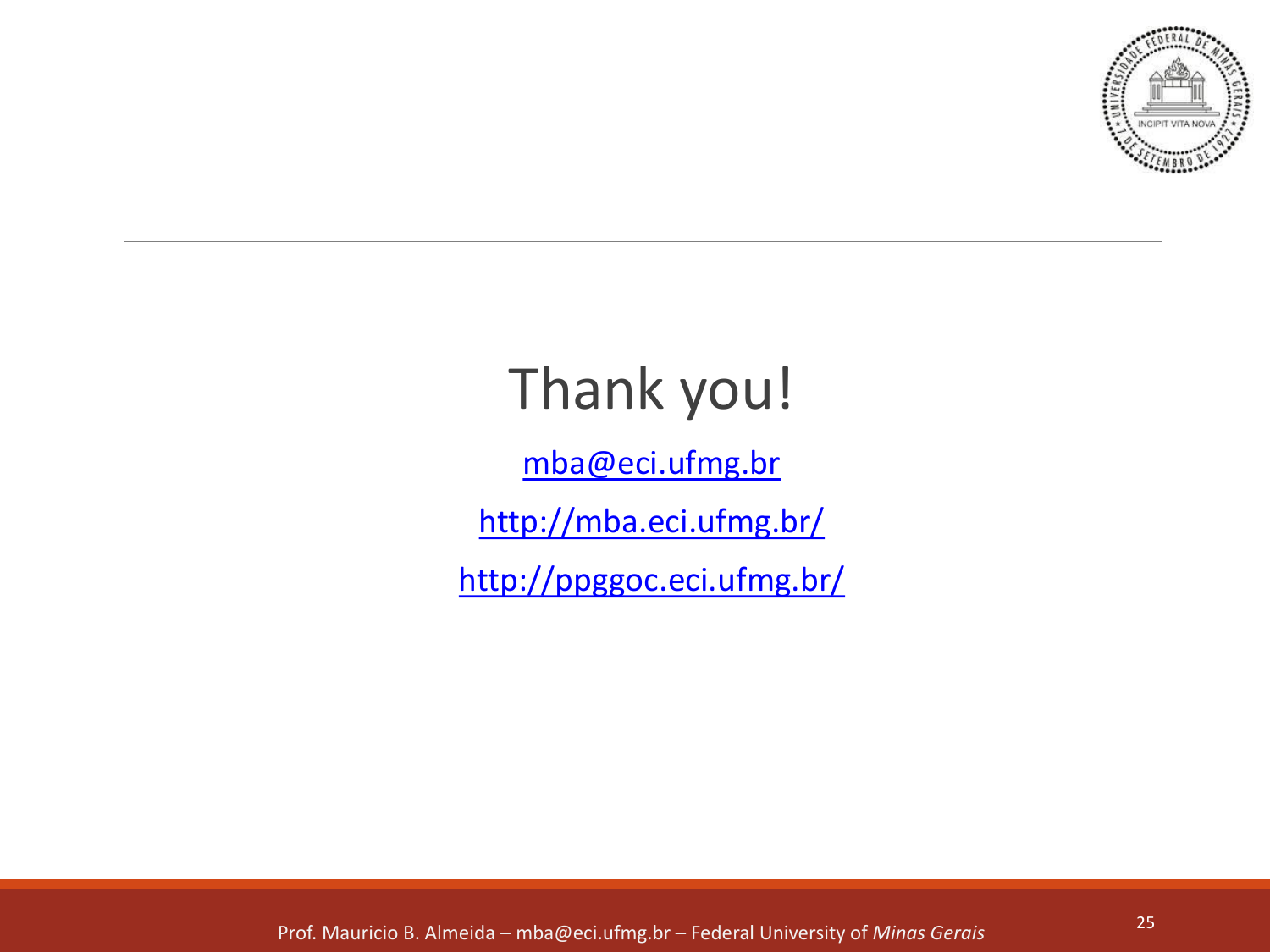

## V- References

Brochhausen, M. (2018). Lecture Notes. University of Arkansas For Medical Science. https://humanities.uams.edu/faculty/mathias-brochhausen-ph-d/

Ereshefsky, M. (2004). *The Poverty of the Linnaean Hierarchy*: A Philosophical Study of Biological Taxonomy. Cambridge University Press, Cambridge.

Genesereth, M.R., Nilsson, J. (1988). *Logical foundations of artificial intelligence*. Morgan Kaufmann , San Francisco.

Gorman, M., Sanford, J.J. (2004). Aristotelian Tradition. In Michael Gorman and Jonathan J. Sanford. (Eds.). *Categories*: Historical and Systematic Essays. The Catholic Univ of America Press, Washington D.C.

Gorman, M. (2004). Categories and Normativity. In Michael Gorman and Jonathan J. Sanford. (Eds.). *Categories*: Historical and Systematic Essays. The Catholic Univ of America Press, Washington D.C.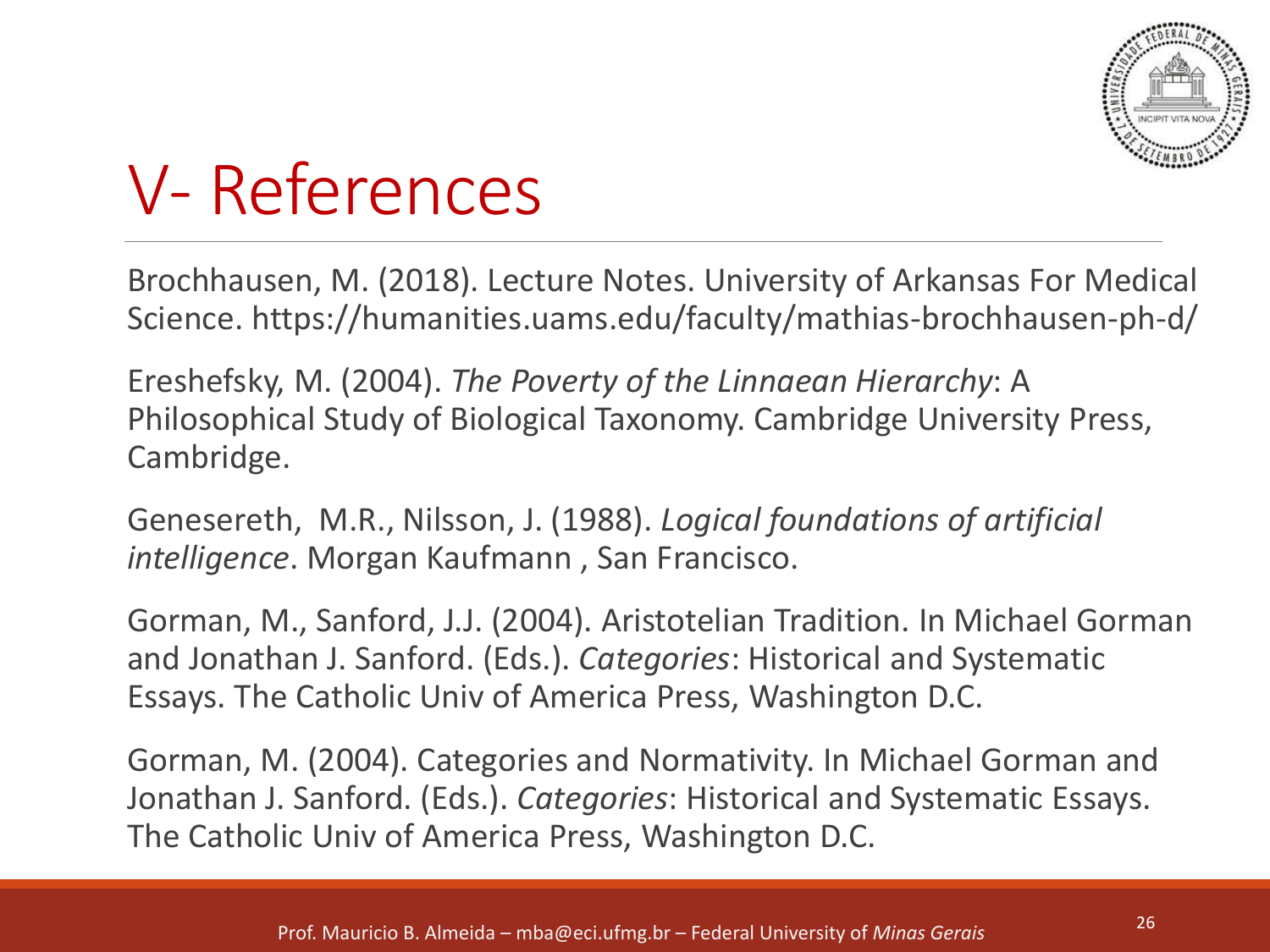

### References

Hastie, T., Tibshirani, R., Friedman, J. (2008). *The Elements of Statistical Learning*: Data Mining, Inference, and Prediction. New York, Springer.

Hjørland, B. (2012). Is classification necessary after Google? Retrieved March 30, 2019 from http://www.iskoiberico.org/wpcontent/uploads/2014/09/19-30\_Hjorland.pdf.

Horridge et al. (2011). *The Cognitive Complexity of OWL Justifications*. Retrieved August 13, 2012, from http://ceur-ws.org/Vol-745/

Jansen, L. Classifications. In Katharine Munn, Barry Smith (Eds.). *Applied Ontology: an introduction,* Ontos-Verlag, Berlin.

Landgrebe, J., Smith, B. (2019). Making AI Meaningful Again. Retrieved March 2, 2019, from https://arxiv.org/abs/1901.02918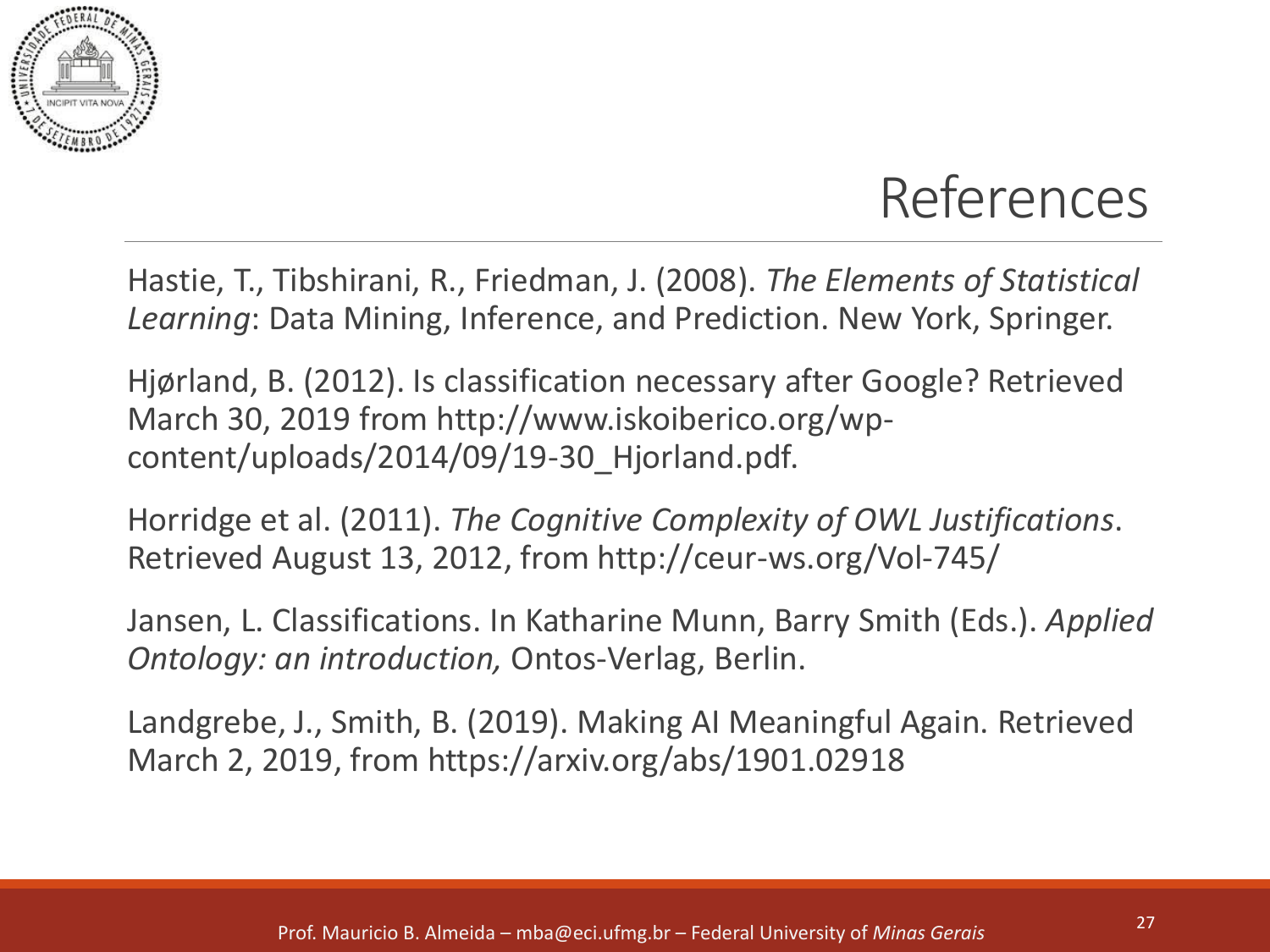



Russell, S., Norvig, P. (2017). *Artificial Intelligence: modern approach*. New York Prentice Hall

Oaksford, M., Chater, N. (2001). The probabilistic approach to human reasoning. *Trends in Cognitive Sciences*. Vol.5 No.8, 349-357.

Saracevic, T. (1996). *Interdisciplinary Nature of Information Science*. Retrieved August 30, 2017 from http://www.brapci.inf.br/\_repositorio/2010/03/pdf\_dd085d2c4b\_0008 887.pdf

Sattler, U., Stevens, R., Lord, P. (2014). *How Does a Reasoner Work*? Retrieved August 12, 2016 from http://ontogenesis.knowledgeblog.org/1486